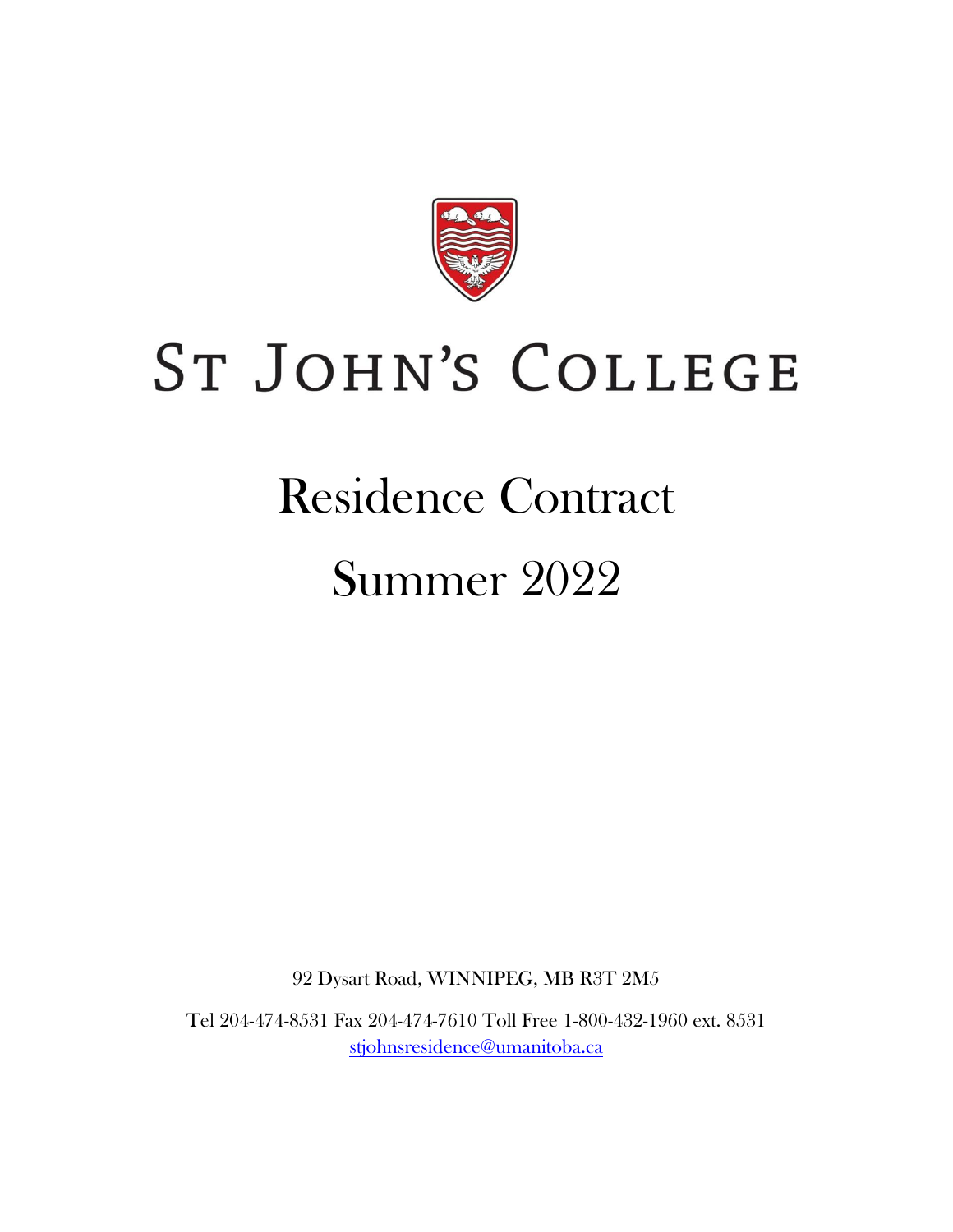The Administration and Contract Terms (Section 1) of the *Residence Contract* outlines all of the administrative requirements, fee payments, important deadlines, and policies that students must understand and accept in order to live in residence. It is our responsibility to deliver quality on‐campus accommodations, amenities, and services to all residents, while each resident, in turn, must adhere to the administrative policies and deadline dates which govern their stay in residence. It is important to understand that there can be serious financial implications for breaching the terms of this contract, before, during, and after one's stay in residence. Therefore, we expect that each resident takes the time to read the terms listed very carefully.

The Residence Community Standards Guidelines (Section 2) and the Enforcement and Discipline Process (Section 3) of the *Residence Contract* define standards of behaviour required of all residents and their visitors while present on residence property. The well‐being of the residence community rests on the balance of the community's ability to meet the needs of the individual and vice versa. St John's College is committed to ensuring that all members of the residence community are able to study and work in an environment of tolerance and mutual respect. The Residence Community Standards are in place to protect the well‐being and safety of all residents.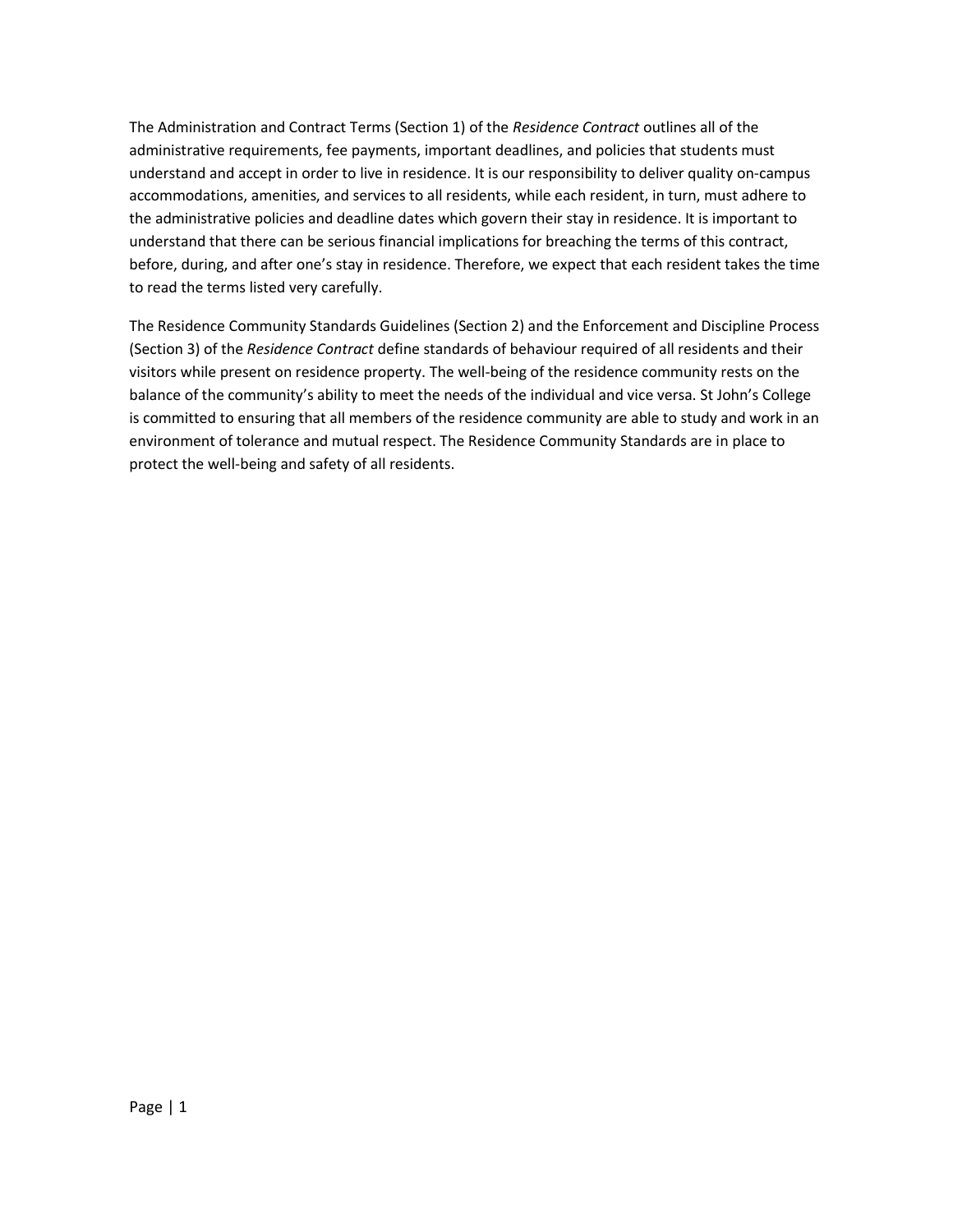## <span id="page-2-0"></span>**RESIDENCE CONTRACT**

#### **IMPORTANT: Please Read**

While the *Residence Contract* serves to identify the respective obligations and responsibilities of the student and the College, its greater purpose is to ensure an acceptable living environment for all residents. The following sections describe the terms and conditions of this legally binding contract between you and St John's College. Please read the *Residence Contract* and carefully consider its conditions. By signing this contract, you will confirm that you agree to comply with the Terms and Conditions in this Residence Contract."

#### <span id="page-2-1"></span>**STATEMENT OF STUDENT RIGHTS AND RESPONSIBILITIES**

Residence students are expected to conduct themselves in accordance with the Statement of Student Rights and Responsibilities. Membership in the St John's community obligates each student:

- to practice personal and academic integrity;
- to respect the dignity and individuality of all persons, including themselves;
- to respect the rights and property of others;
- to take responsibility for one's own personal and academic commitments;
- to contribute to our community for fair, cooperative, and honest inquiry and learning;
- to respect and strive to learn from differences in people, ideas, and opinions; and
- to refrain from, and discourage, behaviors that threaten the freedom and respect that others deserve.

As an academic community, St John's College serves the educational purpose of the University by providing an environment that is conducive to study and achievement. Beyond that function, however, St John's College also encourages the development of a vital learning partnership between a resident and his/her neighbour, and between the residents and the University. All residents are expected to demonstrate an active commitment to the dynamics that sustain a healthy and vibrant intellectual community.

- Every student has a right to be protected from actions that would infringe upon his or her intellectual growth, personal development, or individual liberty.
- Every student has a responsibility to protect fellow residents and the residence community from the harmful effects of his or her actions.
- Violent, threatening, or disruptive behaviour will not be tolerated.
- A copy of the Disciplinary and Appeal Process in Residence is available to all residents at the St John's General Office.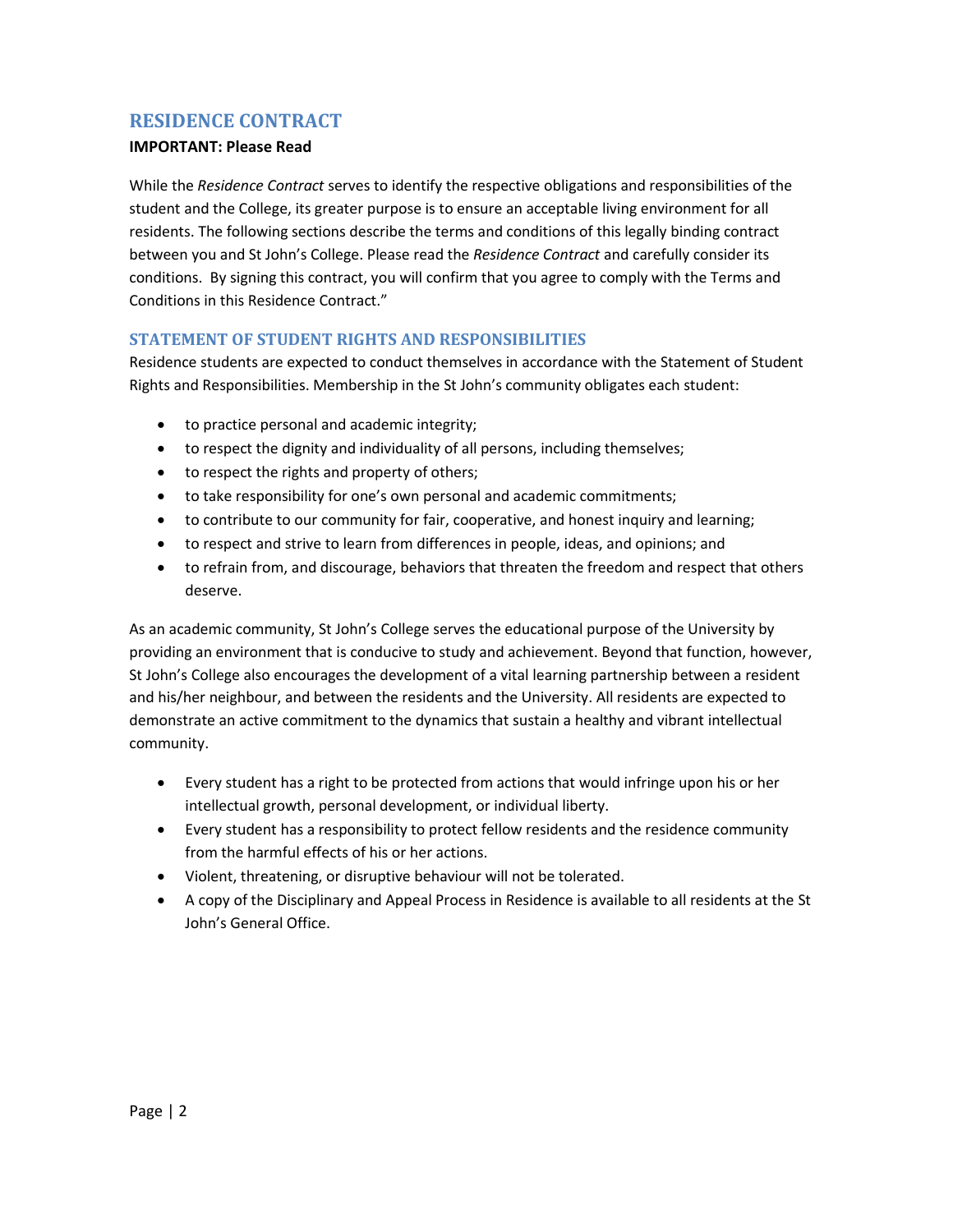## **Contents**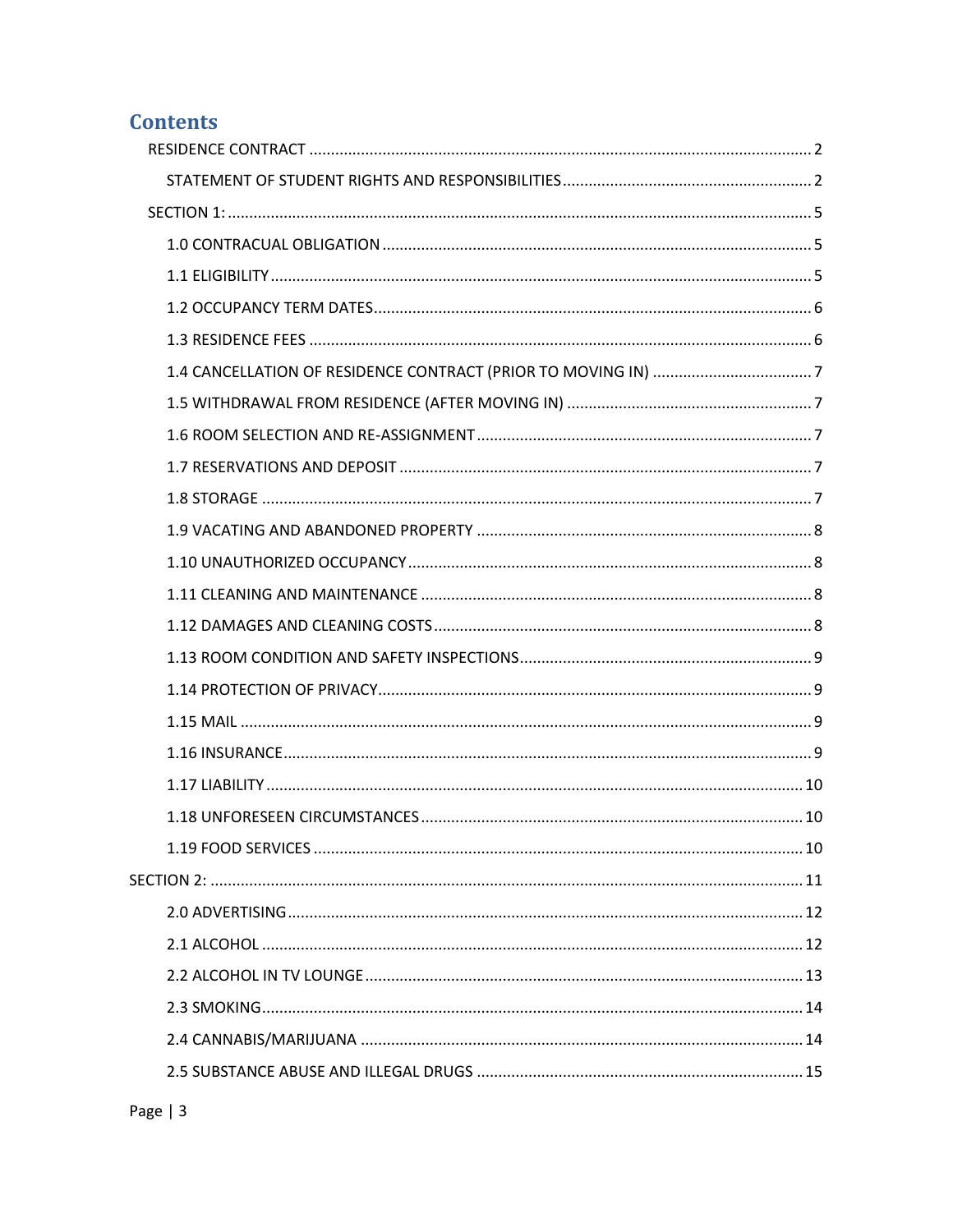| 2.7 COMBUSTIBLE FUELS AND EXPLOSIVE MATERIALS (INCLUDING PROPANE TANKS)  15     |  |
|---------------------------------------------------------------------------------|--|
|                                                                                 |  |
|                                                                                 |  |
|                                                                                 |  |
|                                                                                 |  |
|                                                                                 |  |
|                                                                                 |  |
|                                                                                 |  |
|                                                                                 |  |
|                                                                                 |  |
|                                                                                 |  |
|                                                                                 |  |
|                                                                                 |  |
|                                                                                 |  |
|                                                                                 |  |
|                                                                                 |  |
|                                                                                 |  |
|                                                                                 |  |
| 2.25 THREATS TO HEALTH, LIFE, PROPERTY, OR ST JOHN'S COLLEGE GENERAL WELFARE 20 |  |
|                                                                                 |  |
|                                                                                 |  |
|                                                                                 |  |
|                                                                                 |  |
|                                                                                 |  |
|                                                                                 |  |
|                                                                                 |  |
|                                                                                 |  |
|                                                                                 |  |
|                                                                                 |  |
| 3.6 COMMUNITY SERVICE OR SEEKING ASSESSMENT FROM OTHER UNITS  23                |  |
|                                                                                 |  |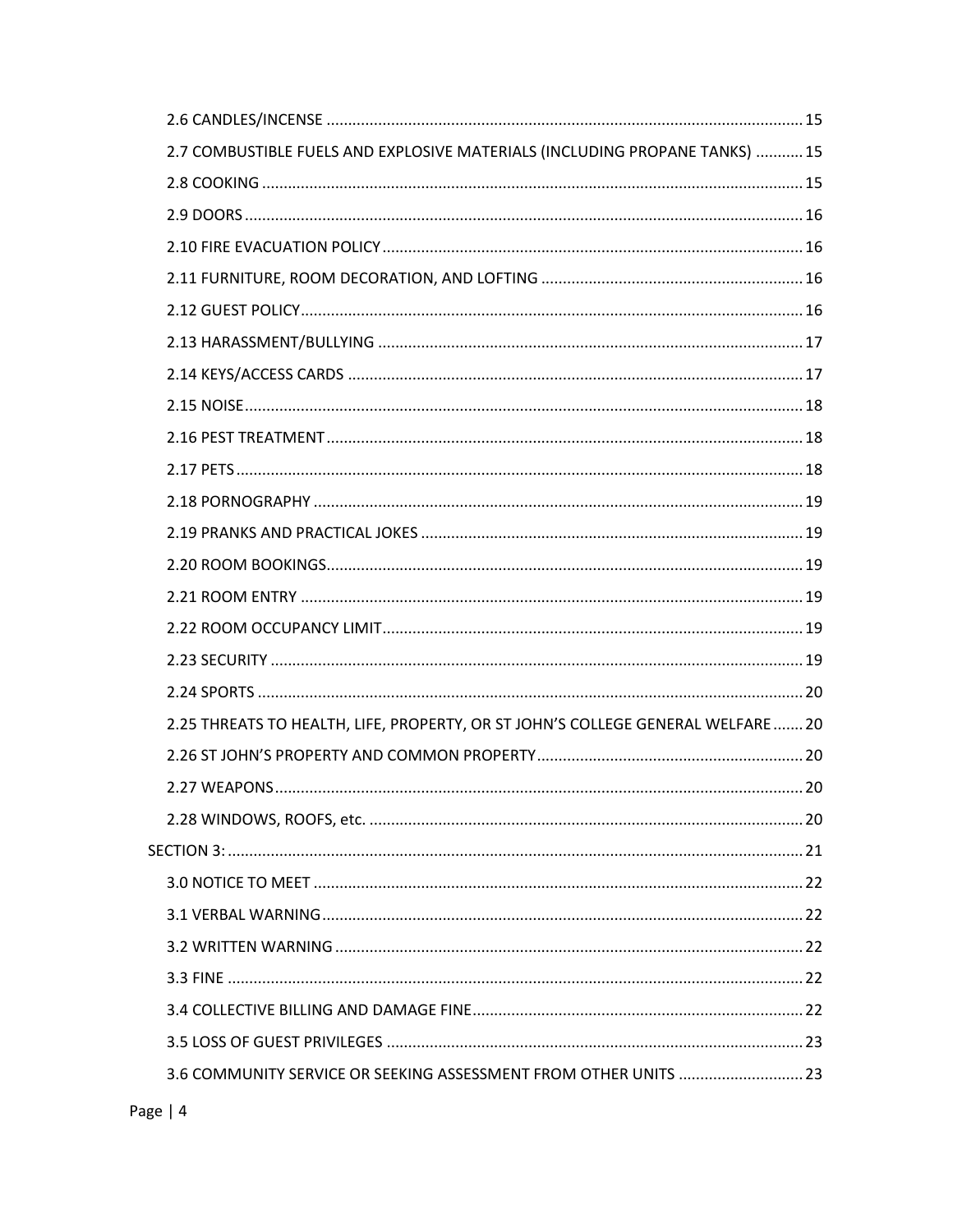## <span id="page-5-0"></span>**SECTION 1:**

#### **Administration and Contract Terms**

#### <span id="page-5-1"></span>1.0 CONTRACUAL OBLIGATION

When you have signed this contract, it is binding if the College has accommodations available. By signing this contract, you have confirmed that you agree to comply with the terms and conditions in this Residence Contract. Neither this contract, keys, nor your Residence Meal Card may be transferred or assigned to another person.

#### <span id="page-5-2"></span>1.1 ELIGIBILITY

For the summer term, you are eligible to be a resident if you are currently enrolled in summer courses, a part of summer conferences, an exchange student or waiting for Fall term to start.

If your status changes due to withdrawal, cancellation, or being deemed ineligible to proceed by the University, you must secure the permission of the Dean of Residence to remain in residence, or vacate within three days of your change in status. Students must sign a new Residence Contract each year.

**NOTE:** St John's Residence reserves the right to deny residency to any student who has previously been placed on Residence Probation and or is known to Campus and or Residence Security for infractions against campus and/or residence regulations. These situations will be reviewed on a case by case basis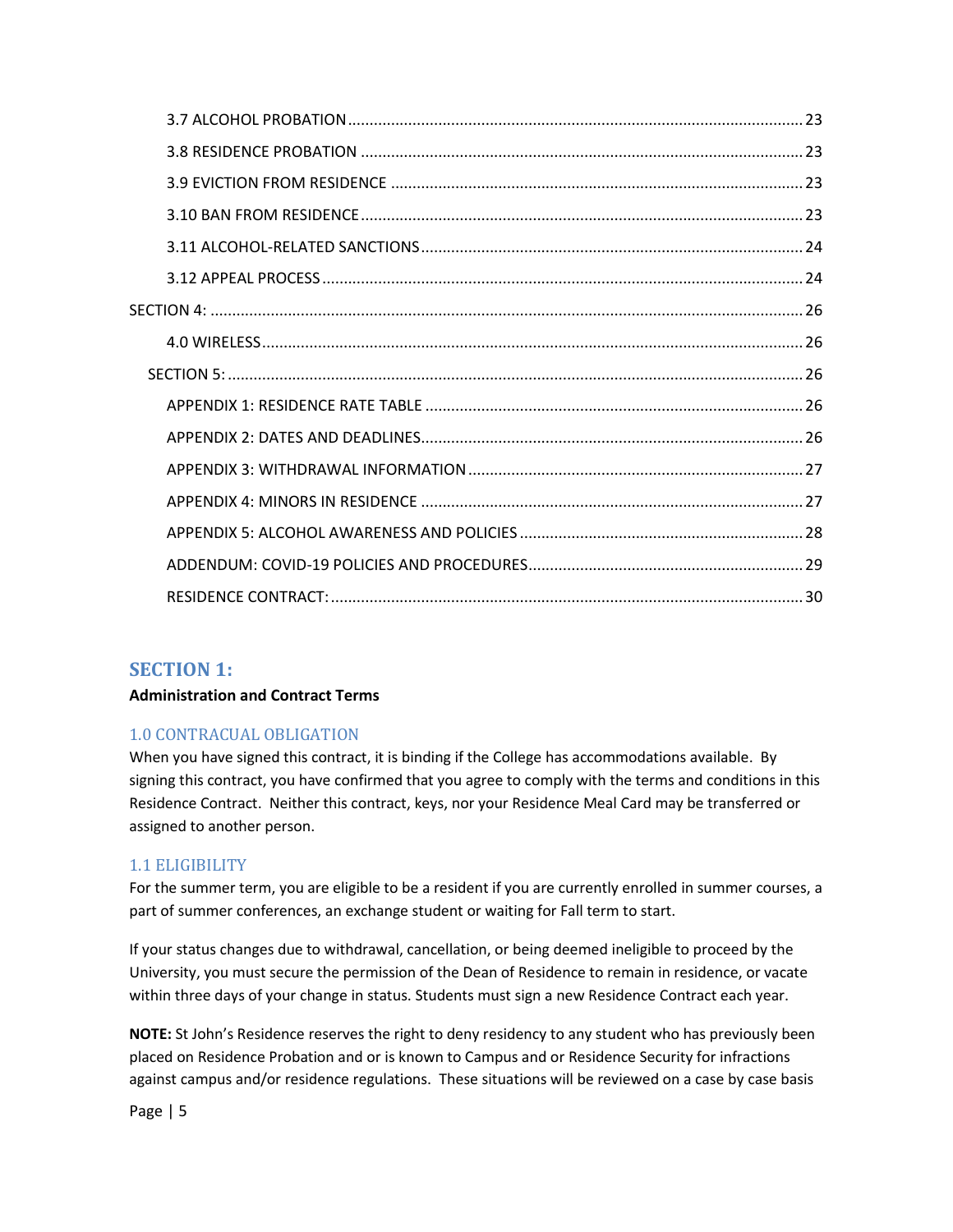– however students who have previously been banned from any campus residence will be deemed ineligible to live in St John's College Residence.

In Manitoba, the age of majority is 18 years of age, therefore students planning to live in Residence at St John's College who are under the age of 18 require the signature of a parent or legal guardian on application and contractual documents. Underage students and their parent/guardian are required to fill in a *Residence Authorization for Minors* form prior to move in, which states that both the student and the parent/guardian are aware of, and understand, the residence policies outlined in the Residence Contract including the discipline procedures as they relate to underage students (Section 5 – Appendix 4: Minors in Residence)**.** This form becomes obsolete upon the student's 18th birthday. If a minor student is with a summer conference group, the minor authorization form is to be filled by the responsible organization.

## <span id="page-6-0"></span>1.2 OCCUPANCY TERM DATES

Summer residence begins on May 3<sup>rd</sup> and ends on August 31<sup>st</sup>. Occupancy is based on your start and end date as stated in your application.

## <span id="page-6-1"></span>1.3 RESIDENCE FEES

The residence rates are established by St John's College Assembly. By entering this contract, you hereby agree to pay the residence fees on or before the dates specified in Appendix 1 - Residence Rates. The fees include room accommodation, meal plan, as well as internet fees.

In order to meet payment deadlines, residence fee payments (room and meal plans) should be paid directly to St John's College.

All fees must be paid in Canadian funds and all cheques are to be made payable to St John's College and drawn on a Canadian institution. Post‐dated cheques are not accepted. All fees must be paid at the St John's General Office by debit, credit, cheque, wire transfer, e-transfer or cash.

Students who have secured financial assistance in the form of a government student loan, award or scholarship, or third party sponsorship may be eligible for a deferral of their residence fees and may receive extended payment deadlines.

Documentation of financial aid and approval of the deferral from the Assistant Bursar is required.

Failure to pay your residence fees in full on or before the payment due dates will result in the following actions:

- Residents with an outstanding balance will be assessed a \$50.00 late fee charge and their Aurora Student account will be put on "Hold."
- Once an account is put on hold, residents who still have an outstanding balance 7 days from the due date will be assessed a second \$50.00 late fee and issued a warning letter of an impending lock change. This letter will state that either: a) full payment is required or b) a reasonable fee deferral agreement must be arranged with our office. If neither of these conditions is met, a lock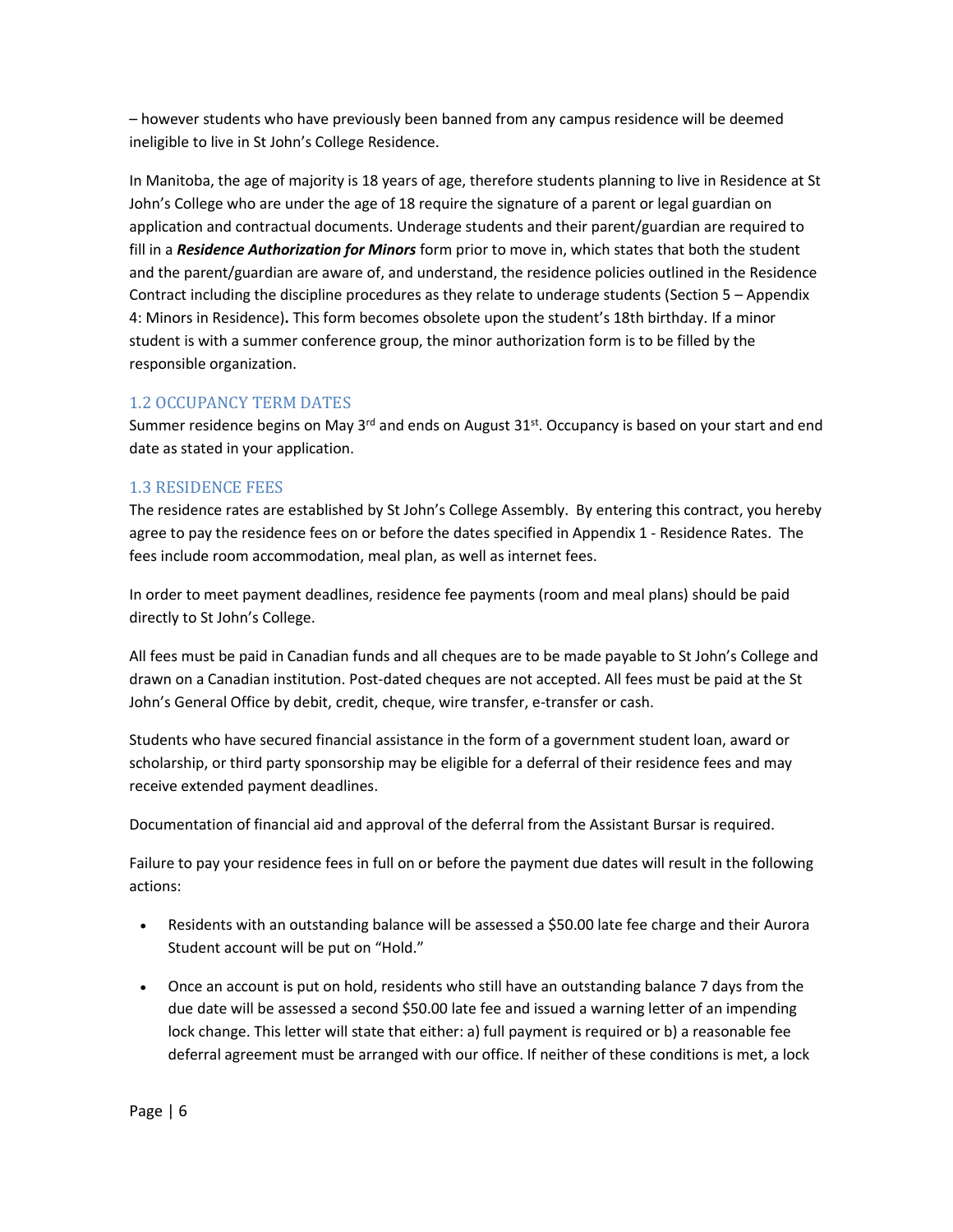change will occur (at the student's expense) exactly one week after the letter is issued and will lead to a forfeiture of your residence accommodation.

## <span id="page-7-0"></span>1.4 CANCELLATION OF RESIDENCE CONTRACT (PRIOR TO MOVING IN)

Students who have paid the \$500 deposit (see Section 1.7 – Reservations and Deposit) and wish to cancel their reservation and Contract may do so prior to moving in, provided we receive written notice no less than 15 days prior to your original requested arrival date.

## <span id="page-7-1"></span>1.5 WITHDRAWAL FROM RESIDENCE (AFTER MOVING IN)

If you wish to move out earlier than your requested check out date, written notice must be submitted 30 days in advance. You will be responsible for residence fees until the end of the 30-day notice period. A withdrawal form can be picked up from the Dean of Residence.

Any exemption to this policy may be considered (at the discretion of St John's College administration) depending the circumstances of your withdrawal.

#### <span id="page-7-2"></span>1.6 ROOM SELECTION AND RE-ASSIGNMENT

St John's will not restrict a student's room or building selection on the basis of race, colour, national origin, or ancestry. We cannot guarantee that all students will be assigned to the room they select on their application and the Dean of Residence reserves the right to change any or all room selections at his/her discretion.

#### <span id="page-7-3"></span>1.7 RESERVATIONS AND DEPOSIT

Upon receiving official correspondence from the St John's College indicating a residence space has been reserved for you, you are required to remit a **non-refundable** \$500 deposit according to the timelines indicated in the correspondence. Please note that if St John's College fails to receive the deposit by the due date indicated in the correspondence, you will risk losing your place in residence. The deposit is applied to the rent for the last month of your stay, as indicated in your application.

*IMPORTANT NOTE:* Applicants who are admitted later in the admission process (i.e., on the waiting list initially) are required to submit the deposit by the deadline indicated in their official correspondence e‐ mail from the Dean of Residence. Failure to receive the deposit on or before the date indicated will result in a cancelled application.

#### <span id="page-7-4"></span>1.8 STORAGE

Residence students may store up to four (4) items of reasonable size (up to 5 cubic feet per item) during the regular session at no charge. Space is limited and will be given on a first come-first serve basis. Summer storage is only available to students who are returning in the fall, or who are currently staying for the summer. Items must be removed upon checkout.

Unclaimed storage will be considered abandoned 30 days after check-out. After 30 days, the office will dispose of or donate all unclaimed stored belongings. St John's College is not responsible for any property accepted into storage. (see Section 1.16 – Insurance).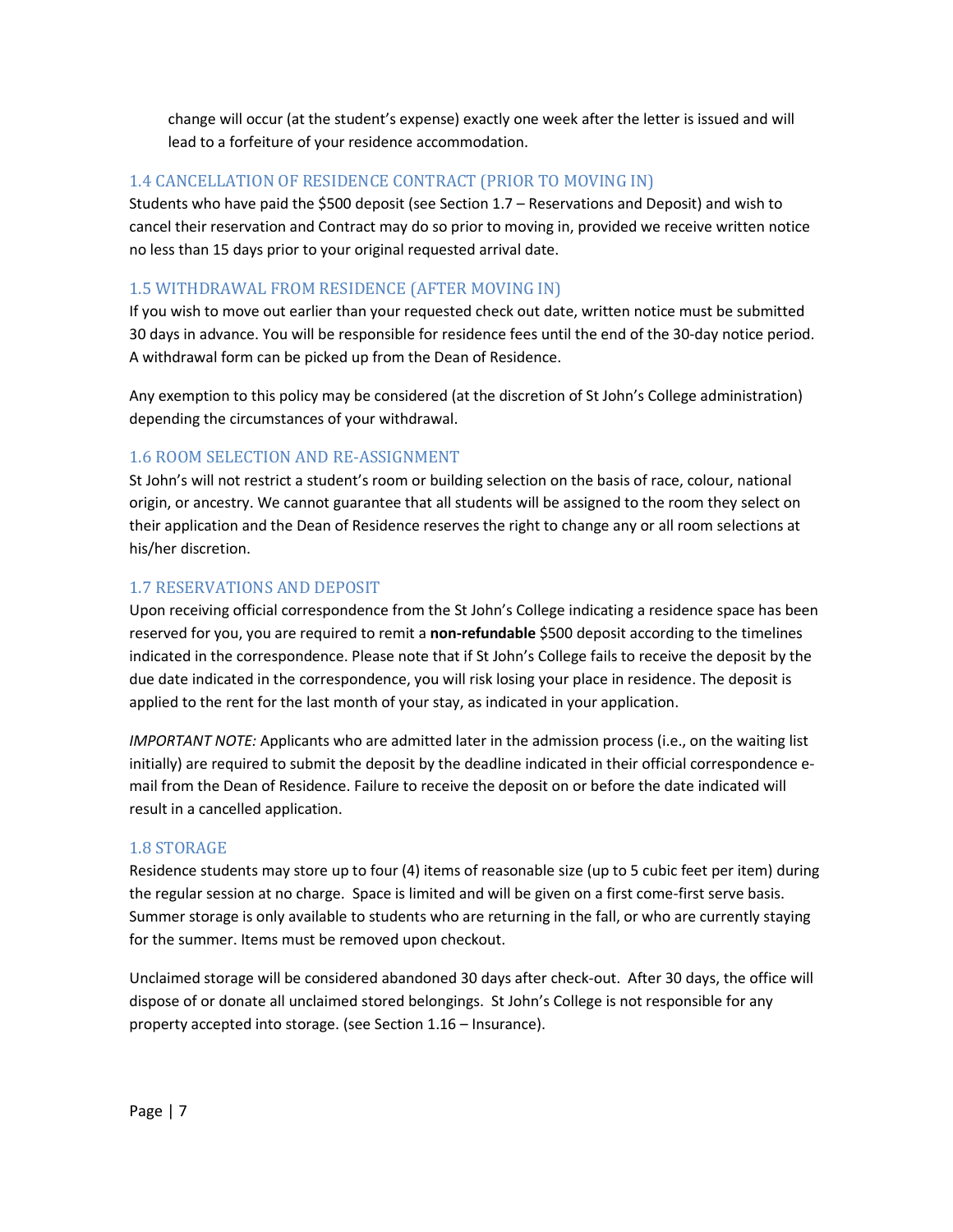## <span id="page-8-0"></span>1.9 VACATING AND ABANDONED PROPERTY

Vacating your residence accommodation means removing all persons and personal possessions (including debris) from the room and leaving the room in the same (or better) condition in which it was provided to you. If you fail to provide a vacant room as required, you will be responsible for all associated costs incurred to clean the room and collect/store personal items left behind. All items left behind will be stored for 30 days after the room was vacated, and after the 30 days, the items will be forfeited and donated to charity. If you return to collect the items before the 30 days expire, you will be required to pay all costs for the improperly vacated room in order to receive any or all of the personal items back.

#### <span id="page-8-1"></span>1.10 UNAUTHORIZED OCCUPANCY

This *Residence Contract* and your accommodation cannot, under any circumstances, be assigned, "sublet," lent out, or otherwise to any person other than to you. No one, other than a resident assigned to the room, may live in the room at any time. Unauthorized assignments will be considered a breach of the *Contract* and will result in the eviction of you and the other person(s) occupying the room. If you wish to withdraw from residence, you must consult with the Dean of Residence first.

#### <span id="page-8-2"></span>1.11 CLEANING AND MAINTENANCE

Residents are responsible for ensuring that their rooms and furniture are kept in good repair. This includes keeping rooms in a neat and sanitary condition. Cleaning supplies can be requested from Housekeeping Staff or Residence Dons. The shared areas of residence (hallways, lounges, and public areas) are considered to be the joint responsibility of all residents. Each student is expected to do his or her share to keep these areas neat and tidy for residents and their visitors.

Housekeeping Staff will enter each room on a weekly basis to provide light cleaning as well as garbage removal. Cleaning schedules can be found posted in the hallways and are available on request at the General Office.

#### <span id="page-8-3"></span>1.12 DAMAGES AND CLEANING COSTS

Students will be expected to assume all or a portion of the cost of damages caused accidentally by themselves or their guests.

- Individual residents will be expected to make restitution where they (or their guest(s)) are found responsible for either a) any damage or loss of property to the residence hall; or b) any unnecessary service costs in the operation of the residence hall.
- Where damage has been caused to areas of the residence hall used in common by the residents, all residents shall assume collective responsibility for the damage, unless individual responsibility can be established.
- Residents will be assessed the cost of any damages caused during their period of occupancy. Therefore, it is imperative that all students carefully complete their room inspection upon check‐in.
- Residents leaving their room in a condition other than that in which it was found will be assessed a minimum \$50.00 improper check-out fine.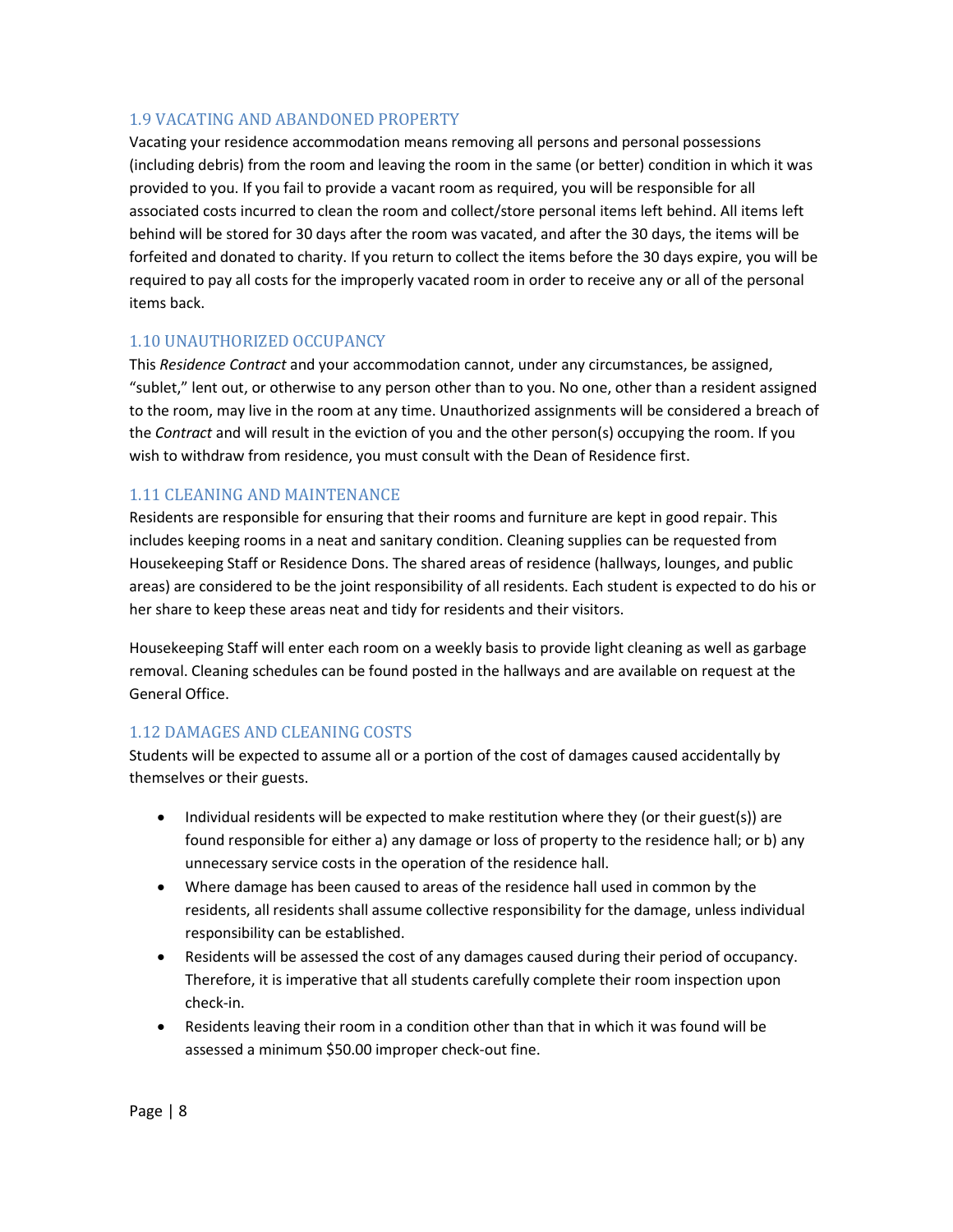• Damage and excessive cleaning costs will be added to your account immediately after the move‐out room inspection. Student account will immediately be placed on hold until these costs are paid in full.

## <span id="page-9-0"></span>1.13 ROOM CONDITION AND SAFETY INSPECTIONS

Room condition and safety inspections of residence rooms may take place once each term with notice of inspection given seven (7) days prior via e‐mail and/or in a letter placed under each resident's door. Inspections can occur with or without the resident in the room. If an inspection occurs without the student's presence, a note will be left explaining the purpose of entry, along with the date and time of entry and any noteworthy outcomes of the inspection. The purpose of these inspections is to:

- Confirm that the room is being kept in a sanitary condition.
- Check safety precautions, e.g., unauthorized appliances, candles, obstructed sprinkler heads, smoke detectors extension cord usage, etc.
- Ensure that students are following Student Residences regulations in regard to occupancy, i.e., no unauthorized guests living in the room.
- Confirm room inventory (including unauthorized common area furniture moved into rooms).
- Report any damage or change in the condition of the room.

At the time of inspection, St John's College also has the right to confiscate, in accordance with this *Residence Contract*, any prohibited items located within the residence and will report these and other discovered violations to the Dean of Residence.

## <span id="page-9-1"></span>1.14 PROTECTION OF PRIVACY

Personal information collected and possessed by St John's College will not be released to persons outside the College or University administration, including parents, without written consent from the resident or resident applicant. However, by entering this *Contract*, St John's College reserves the right to contact your parent(s) and/or guardian(s) in the event of an emergency situation or student misconduct as determined by the discretion of the Dean of Residence or other members of St John's College. See Section 5 – Appendix 4 re: Discipline Procedure for Minors.

#### <span id="page-9-2"></span>1.15 MAIL

Students are responsible for forwarding their mail with Canada Post upon move out. Any mail that comes after the move out date will be returned to sender.

#### <span id="page-9-3"></span>1.16 INSURANCE

While St John's College makes every effort to ensure the safety and security of all residents and their belongings, it cannot be responsible for personal effects. Residents are advised to carry All‐Perils Insurance Coverage for their belongings.

Check with your (or your parents') homeowners' policy to see if it extends to cover absences while at school.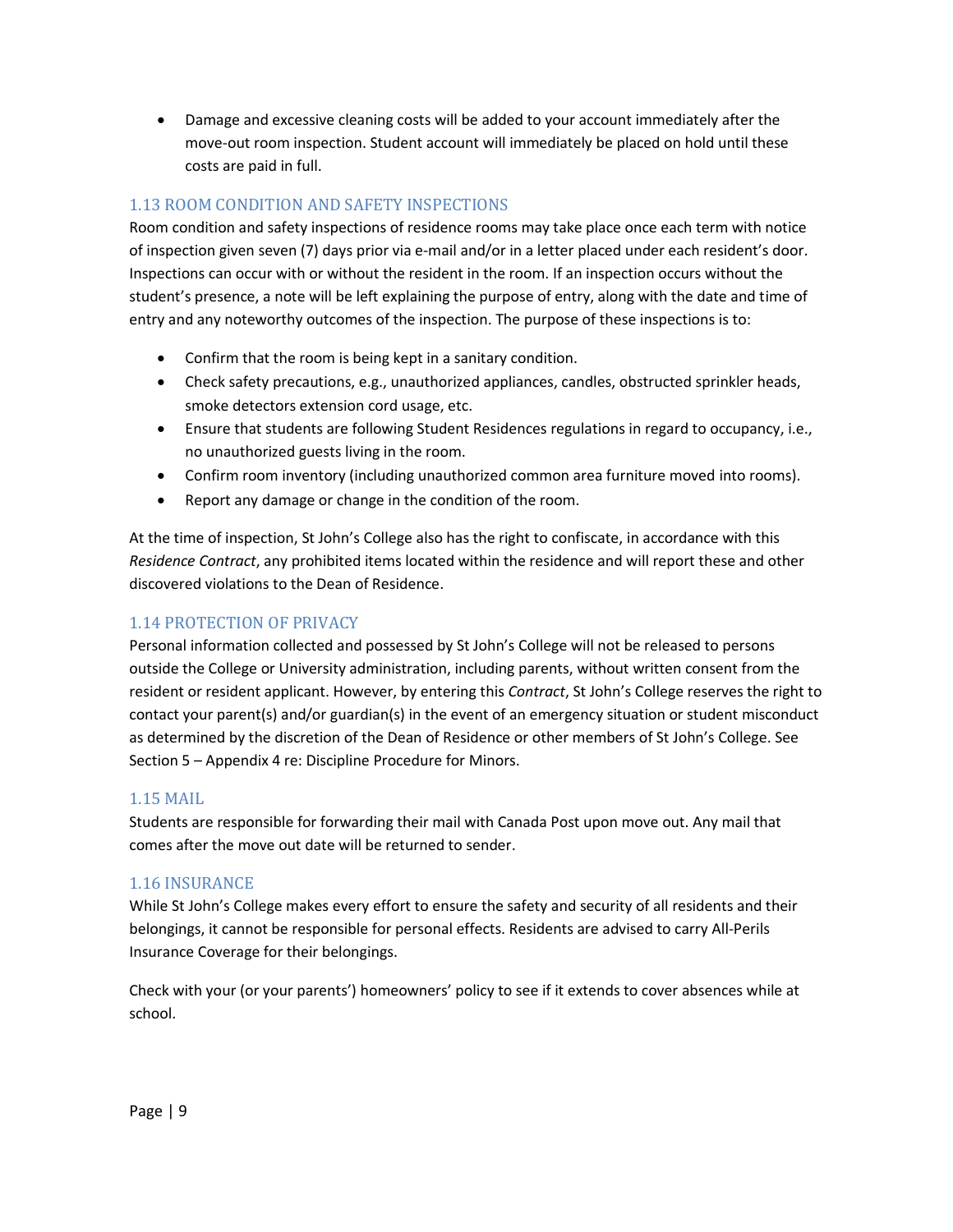## <span id="page-10-0"></span>1.17 LIABILITY

St John's College is not responsible for property belonging to residents or their guests which is lost, stolen, or damaged in any way, regardless of cause, whether or not this occurs on the residence property, including storage facilities and your accommodation. St John's College is not responsible for any injury, death, damage, or loss whatsoever caused to you or your guest while in or around the residence property or the University campus or while engaged in activities organized or sponsored by St John's College. St John's College shall not be responsible for injury, damage, or loss to residents due to:

- the use of residence facilities and equipment;
- taking part in socials, dances, plays, or other organized or sponsored activities; and
- taking part in organized or sponsored off-campus activities including ski trips and tours.

#### <span id="page-10-1"></span>1.18 UNFORESEEN CIRCUMSTANCES

St John's College, in so much as it is within its control, will provide accommodation pursuant to the terms and conditions of this Residence Contract. However, there may be events beyond the control of the College that affect the College's ability to provide services and accommodation, notwithstanding our commitments under the Residence Contract. These events would include devastation to all or parts of the premises, like fire or flooding, unforeseen delays in construction or renovations, or could include a flu epidemic. In these typically rare situations, the College will reassign the resident to another room. If no other room or residence is available, the College will provide a pro‐rated refund of residence fees for the unexpired term. Except as specifically provided herein, the College will not be liable for damages or losses or for its inability to provide the contracted services and accommodation.

The Dean of Residence may in the Dean's sole discretion release you from your contractual obligations with specific regard to the Period of Occupancy and/or refund the deposit in whole or in part, upon receiving a written request for a refund outlining extenuating circumstances in support of such a request. Specifically, extenuating circumstances include sickness or leaving the Residence due to withdrawal from the University or termination at the University. Please refer to Section 5 - Appendix 3 for details.

#### <span id="page-10-2"></span>1.19 FOOD SERVICES

Upon check-in, residents will be added to the residence meal plan. Residents are required to present student cards to the food services staff for identification purposes.

The College will provide food service in the Residence Dining Room.

## **Both room and board must be purchased in order to live in Residence. Special diets for reasons such as health or religion will be reasonably accommodated but cannot be guaranteed.**

The St John's College meal plan consists of three meals each day during the Summer term.

Residents are required to put a check mark beside their name on the meal sign-up sheet before taking food from the kitchen. The meal sign-up sheet is there to facilitate St John's College Administration and Food Services in improving our services to our patrons and residents. Repeated failures to sign-in before meals will result in a \$25 fine.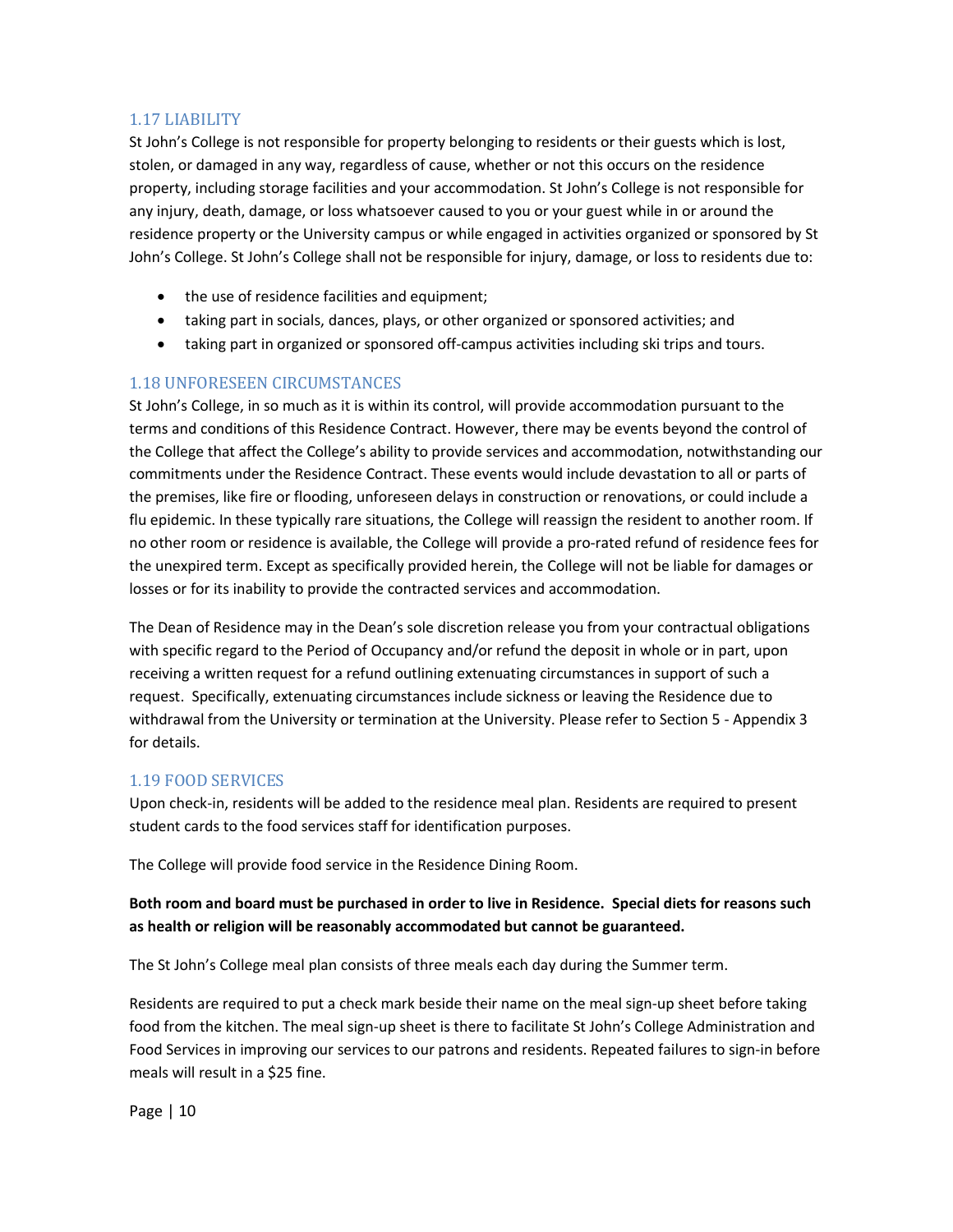Meal plans are not transferable. The residence meal plan is designed for students who live here only. Meal tickets for guests can be purchased from the general office or the don on duty. If a guest is found to be consuming meals (including drinks) without paying for them, the resident who is responsible for them will be charged for that meal along with a \$20 fine.

Residents must wear proper attire, including appropriate footwear, in the Dining Room and food services area.

Residents may not enter the kitchen or housekeeping office except as authorized. Residents will not remove food and beverages, dishes, glasses, cups, cutlery, serving trays, or any other such item from the Dining Room or food services area. Residents who violate these standards will be charged a minimum of \$25 for each infraction.

## <span id="page-11-0"></span>**SECTION 2:**

#### **Residence Community Standards Guidelines**

St John's Residence is a diverse community of distinct individuals from many different backgrounds. In order to maintain a comfortable living environment and to protect individual rights within the residence, we have developed a set of guidelines outlining the types of behaviour that are acceptable and the types of behaviour that are unacceptable. Residents are expected to use reasonable foresight in ensuring their actions do not place the safety or well‐being of themselves or others at risk.

Unacceptable behaviour is any behaviour that contravenes these guidelines. These behaviours can be identified and addressed by anyone in the residence community. Unacceptable behaviour may come to the College's attention in a variety of ways, including observation by Residence staff, Security Services, Facilities Management staff, Food Services staff, or other students, or through photo, Internet, social media, mobile device, or video evidence. Anything posted online that comes to our attention (e.g., Facebook, YouTube, and Twitter) will be used as evidence in an investigation. Unacceptable behaviour within residence can be documented by: Residence Staff, Facilities Management or any other University staff including contractors who work in the residences, Security Services, and the Winnipeg Police Department.

In an instance where an individual is deemed a threat or danger to the Residence community, the Dean of Residence acting with the authority of the Warden of the College may remove the individual from Residence at any time during the Period of Occupancy, notwithstanding an appeal.

These regulations are an important part of this *Contract* and are meant to ensure that Community Standards are met. Violation of Residence Community Standards, or actions that contribute to or facilitate the violation of any of the following regulations, are a breach of this *Contract* and may result in disciplinary action. St John's College will not accept ignorance, anger, alcohol or substance use as an excuse, reason, or rationale for violating Residence Community Standards.

The regulations fall into two classes:

- a. policies that govern the way we treat each other; and
- b. policies that govern the way we treat property.

Basically, our Community Standards operate on the following principle: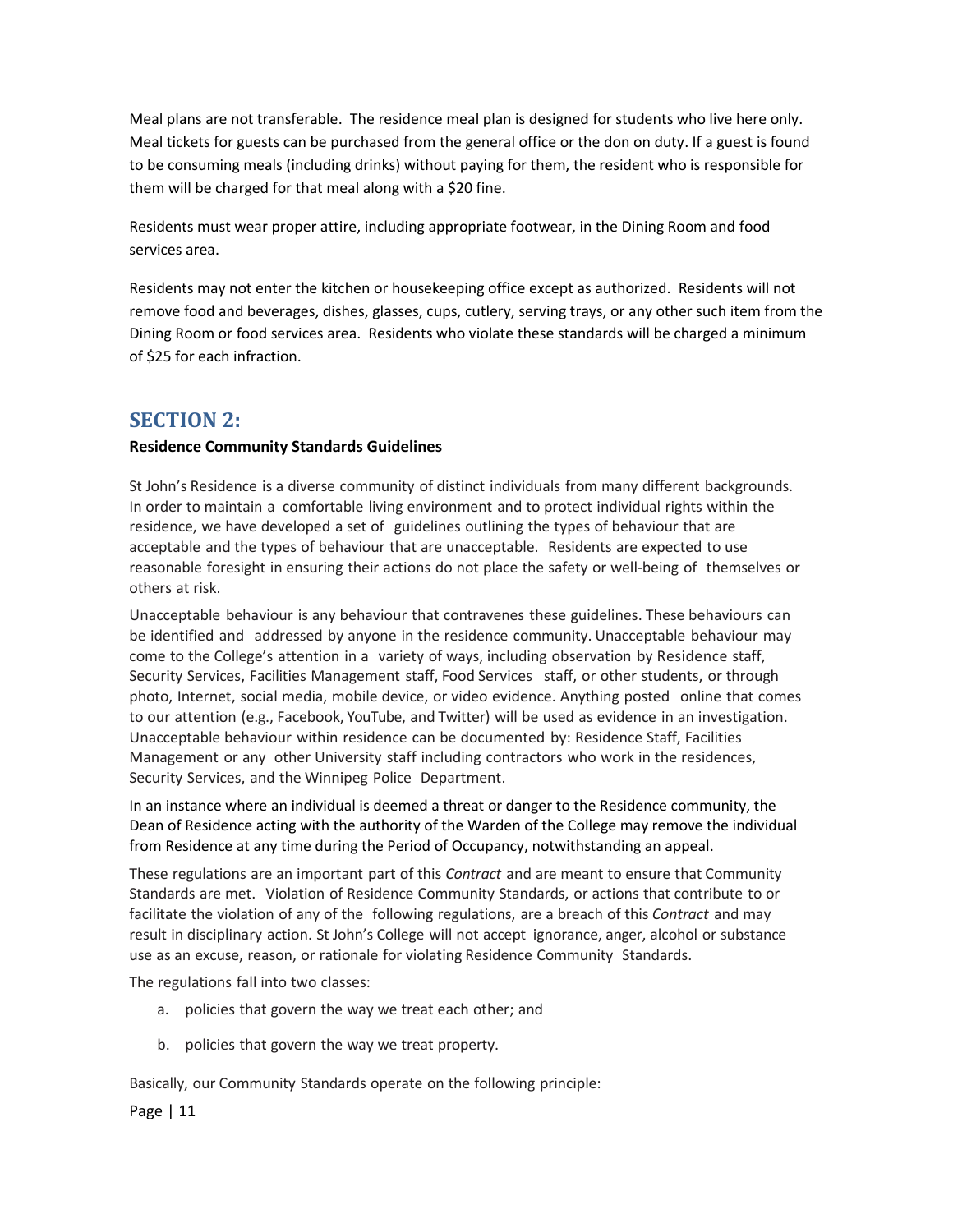Each resident has a responsibility to respect the rights of themselves, others, and the community.

#### RULES PROTECTING PEOPLE

- If an individual's actions benefit one person, but hurt everyone else or infringe upon the rights of others, disciplinary action will result.
- Similarly, if a group—even a majority of residents—behaves in a way that threatens, harms, or diminishes an individual (including harassment or hazing), disciplinary action will result.
- We expect each student to demonstrate tolerance, consideration, and concern for his or her fellow residents. If somebody is likely to suffer physical, emotional, or material harm as a result of something you plan to do or say, it is not appropriate.

#### RULES PROTECTING PROPERTY

- Like most communities, St John's College recognizes that we need rules to protect both common property and private property.
- The cost of willful or negligent damage will be assigned to those who are responsible.
- Theft, vandalism, littering, and misuse or misappropriation of St John's property threaten the general well‐being of the community and may constitute grounds for expulsion.

#### COMPLIANCE WITH LAWS, etc.

St John's College and all residents must abide by all applicable federal, provincial, and local government laws, regulations, and bylaws, as well as rules, regulations, policies and procedures, including, but not limited to, those issued by the University.

## <span id="page-12-0"></span>2.0 ADVERTISING

- Door-to-door selling or soliciting is prohibited in residence halls.
- All posters must be approved and stamped. Posters are approved and reviewed by the Dean of Residence. Any poster or advertisement that has not been approved will be taken down.
- Posters must be put on a bulletin board, unless given permission to do otherwise.
- Under NO circumstances are posters or flyers to be distributed to students under their doors without permission from the Dean of Residence.
- Advertising will NOT be accepted for liquor functions held off campus.
- Advertising for a non-university, community-oriented event off campus will be accepted if there is no liquor advertised and no admission is charged.
- Poster content and images CANNOT be offensive in nature; this includes any image visible from the resident room window or doorway. While this is at the discretion of the Dean of Residence, examples would include content or images that are considered lewd, sexist, racist, sexually provocative, etc.
- Advertising that contravenes the University of Manitoba *Commercial Advertising Policy* will NOT be accepted.

#### <span id="page-12-1"></span>2.1 ALCOHOL

The University works diligently to uphold and enforce federal, provincial, and municipal laws. This includes, but is not limited to: Residence Alcohol Community Standards, the University of Manitoba Campus Alcohol Policy (see Section 5 – Appendix 5), and the Manitoba Liquor Control regulations. Residents will receive a minimum \$50.00 fine for a first-time offence, in accordance with Section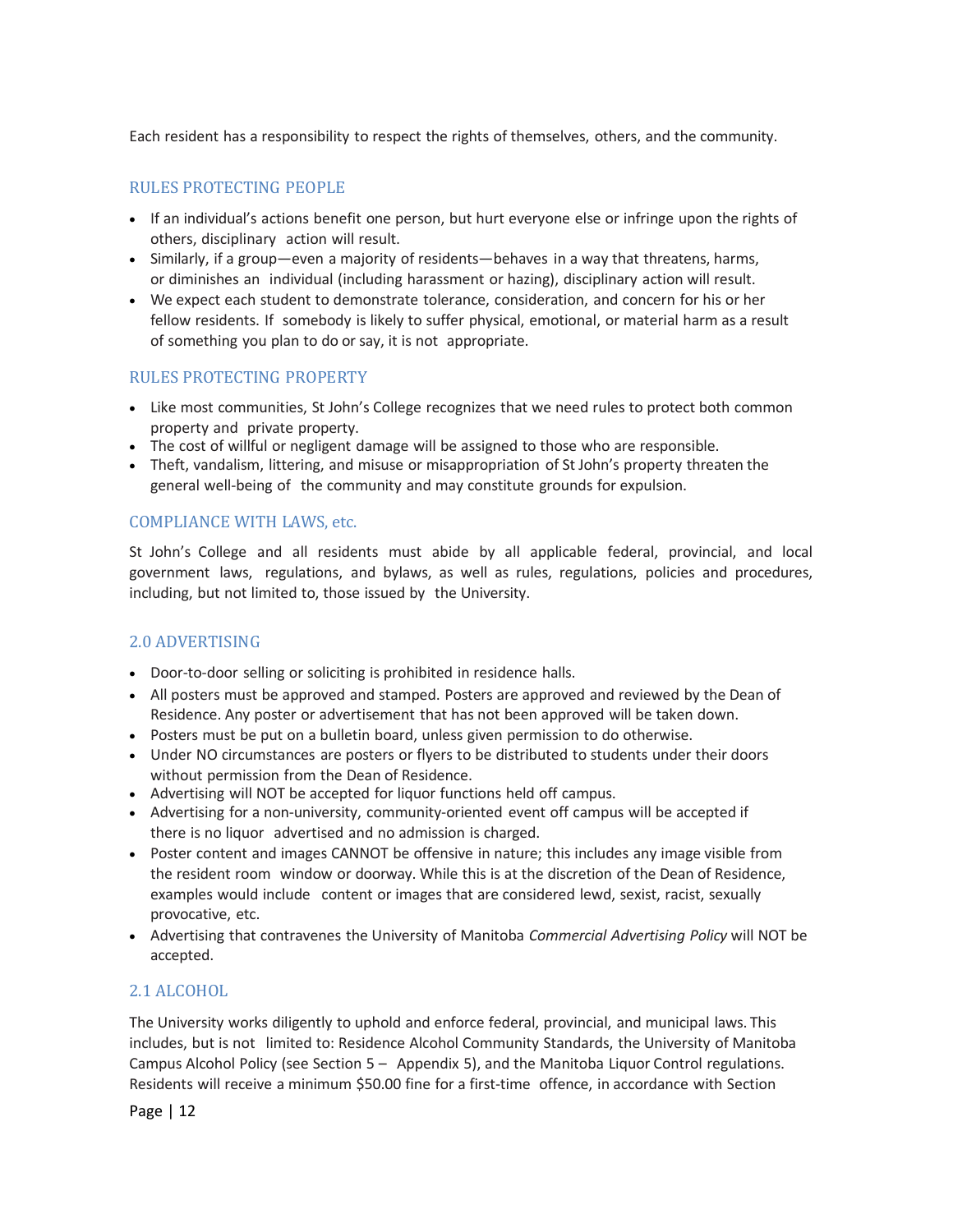#### 3.11 – Alcohol‐Related Sanctions.

Residents who choose to consume alcohol are expected to do so in a responsible manner and in accordance with the following regulations:

- Prohibited Areas for Alcohol Consumption: Alcohol may not be consumed in public spaces including, but not limited to, hallways/corridors, stairwells, games room, study room, and/or laundry rooms.
- Consumption of Alcohol: Drinking and/or carrying open liquor is permitted only within the resident's room and TV lounge room, unless otherwise directed by the Dean of Residence.
- Transport of Alcohol*:* Alcohol may only be transported in a closed container. Alcohol being carried in a glass container must be placed in a bag (e.g., a grocery bag). Alcohol that is defined as closed should be able to be tipped upside‐down (the blizzard rule).
- Over-consumption of alcohol prohibited: Consuming alcohol to the point of extreme intoxication, to the point where a student becomes a burden on staff or friends, or is a danger to him or herself and/or community, is prohibited.
- Beer/cooler bottles prohibited: Glass bottles with an approximate volume of 330 ml are not permitted in residence. All beer and coolers must be in cans only. Students found with 330 ml bottles will be fined \$25.00 per bottle up to a maximum of \$250.00. Students will be given the option of removing the bottles of their own volition under staff supervision or the bottles will be confiscated to a security office.
- "Common source" alcohol prohibited: Possession and/or consumption of "common source" alcohol is prohibited: e.g., kegs, "bubbas," Jell-O shooters, Texas mickeys, or other large containers of alcohol (defined as 14oz of beer/60oz hard liquor/1.5L of wine) including home brewing or beer/wine making equipment.
- "Drinking games" prohibited: Participating in "drinking games" i.e., any activity involving skill, chance, or endurance on the part of one or more persons who play according to a set of rules which consist solely or partially on the consumption of alcohol usually as a penalty for making mistakes, which includes, but is not limited to: cards, flip cup, beer pong, century club, and funneling is not permitted. St John's College reserves the right to confiscate alcohol‐related paraphernalia (e.g., funnels) deemed to be associated with mass consumption of alcohol or its promotion in residence.

## <span id="page-13-0"></span>2.2 ALCOHOL IN TV LOUNGE

The following regulations are to be enforced if alcohol is consumed in the TV Lounge room in the basement:

- Occupancy During Alcohol Consumption: No more than 15 people shall be present in the TV Lounge Room when alcohol is being consumed (by 1 person or more). If there are more than 15 people in the lounge and one or more persons are drinking for any gathering, social event or party, the Lounge Room must be booked and authorized by the Dean of Residence 24 hours in advance, as detailed in Section 2.20 (ROOM BOOKINGS) in Student Contract.
- TV Lounge Room Booking: Request for Booking Forms are available at the Don's Office in the residence. The completed form must be submitted to the Dean of Residence (paper copy or email) 24 hours in advance to the requested date. Upon review, the request may be accepted or denied at the Dean's discretion.
- Quiet Hours: The TV Lounge is being authorized for alcohol consumption to better regulate noise violations within the residence. Quiet hours remain in effect for the student lounge and all noise related regulations as detailed under Section 2.15 (NOISE) in Student Contract shall be enforced. A Don may ask resident/s to leave the Lounge if the noise seem excessive.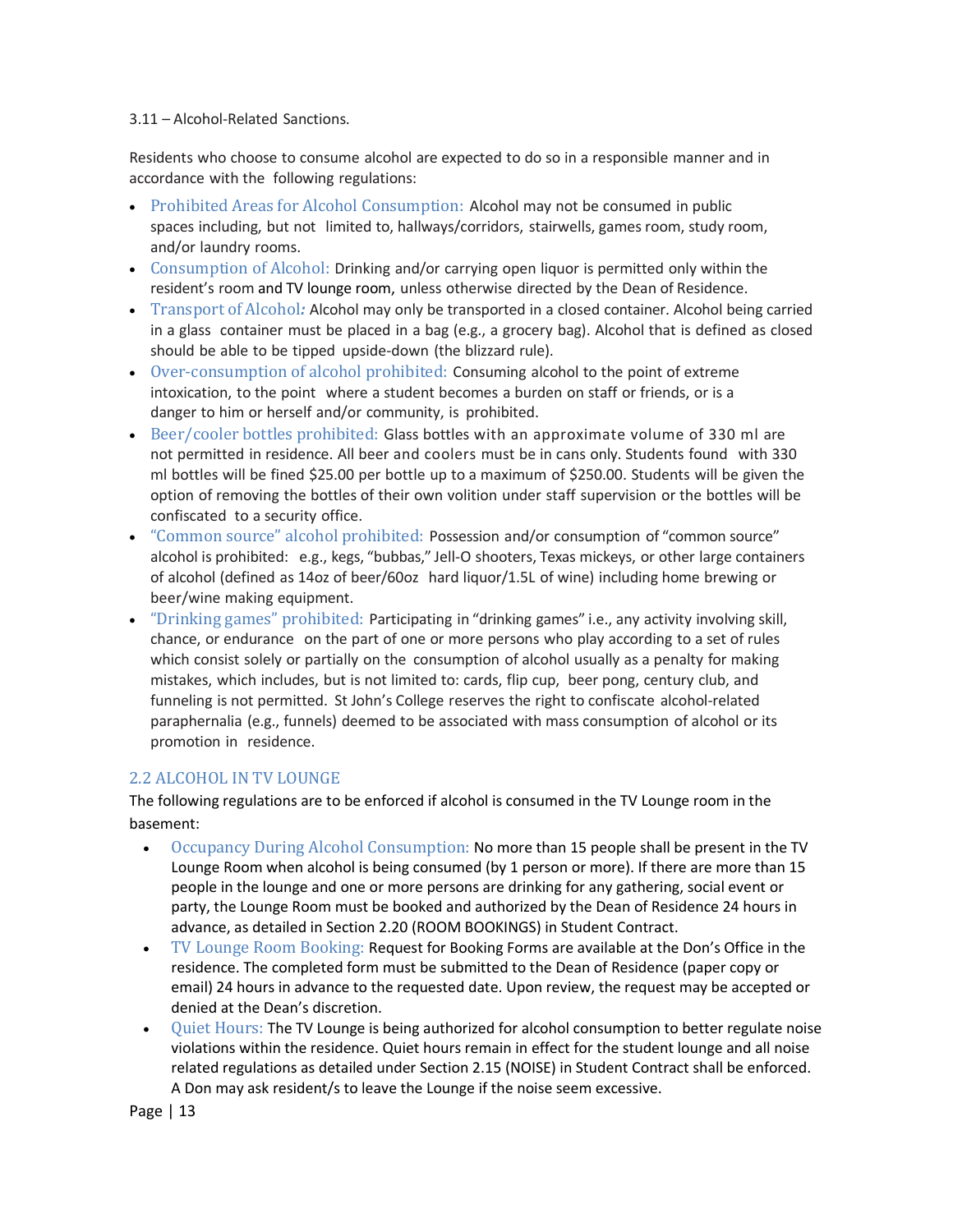• Residence Property: Residents must maintain and respect Residence Properties in the TV Lounge Room if they choose to consume alcohol in the Lounge. Such properties may include, but not limited to, Furniture, TV, Sound bar, Books and DVDs. All regulations detailed in Section 1.12 (DAMAGES AND CLEANING COSTS) in Student Contract shall be enforced in the TV Lounge Room.

Alcohol Consumption in the TV Lounge Room is a privilege that is being given to the residents of St John's College. Repeated failures to comply with this addendum by one or more residents may result in this privilege being taken away.

#### <span id="page-14-0"></span>2.3 SMOKING

Smoking will not be permitted in St John's Residence. Any student who is found to have tampered with or modified a smoke alarm will face disciplinary sanctions and possible eviction. The use of smoking materials in ALL areas of the St John's Residence, including bedrooms, is strictly prohibited. As such, students are required to vacate residence property prior to smoking. Smoking is prohibited within 8 meters or 25 feet of any building entrance on the Fort Garry Campus (refer to U of M *Clean Air, Public Health Policy*).

Disciplinary sanctions and fines will be levied to those who contravene this policy. Residents will receive a minimum \$50.00 fine for a first-time offence.

Hookah/Shisha Pipes and Bongs: Use of Hookah/Shisha pipes and/or bongs is not allowed in residence. Possession of a Hookah/Shisha pipe or bong is a violation of Community Standards and will result in a minimum \$50.00 fine.

Electronic Cigarettes: Use of Electronic Cigarettes and vapes are not allowed in residence and is a violation of Community Standards and will result in a minimum \$50.00 fine. Electronic cigarettes may contain toxic ingredients and are only to be used in designated smoking areas.

## <span id="page-14-1"></span>2.4 CANNABIS/MARIJUANA

As of October 17, 2018, Canada has legalized the limited use, possession, and sale of Cannabis in Canada.

All residents should familiarize themselves with new Provincial and Federal laws on cannabis and will be expected to uphold these laws while in residence and on University property at all times. For more information on federal and provincial facts about cannabis, see: [https://www.canada.ca/en/health-canada/services/drugs-medication/cannabis/laws](https://www.canada.ca/en/health-canada/services/drugs-medication/cannabis/laws-regulations/provinces-territories.html)[regulations/provinces-territories.html](https://www.canada.ca/en/health-canada/services/drugs-medication/cannabis/laws-regulations/provinces-territories.html)

The cannabis policy in St John's Residence is as follows:

Consumption: The consumption of recreational cannabis (not for medicinal purposes by prescription) is prohibited in residences. This includes smoking, vaping, and ingestion. Highly potent or concentrated forms of cannabis (ex. shatter) is prohibited in residence. Consumption is prohibited on any part of the University property. Using cannabis in a way that carries the smell into the residence property (whether on your person, clothes or items) is strictly prohibited as it degrades the living conditions within the residence.

Preparing and Cooking of Cannabis Products: Not permitted in residence.

Plants/growing: Not permitted in residence.

Sale, production and distribution: The sale, production or distribution for consideration of cannabis is not permitted in residence or on University property.

Disciplinary sanctions and fines will be levied to those who contravene these laws and policies.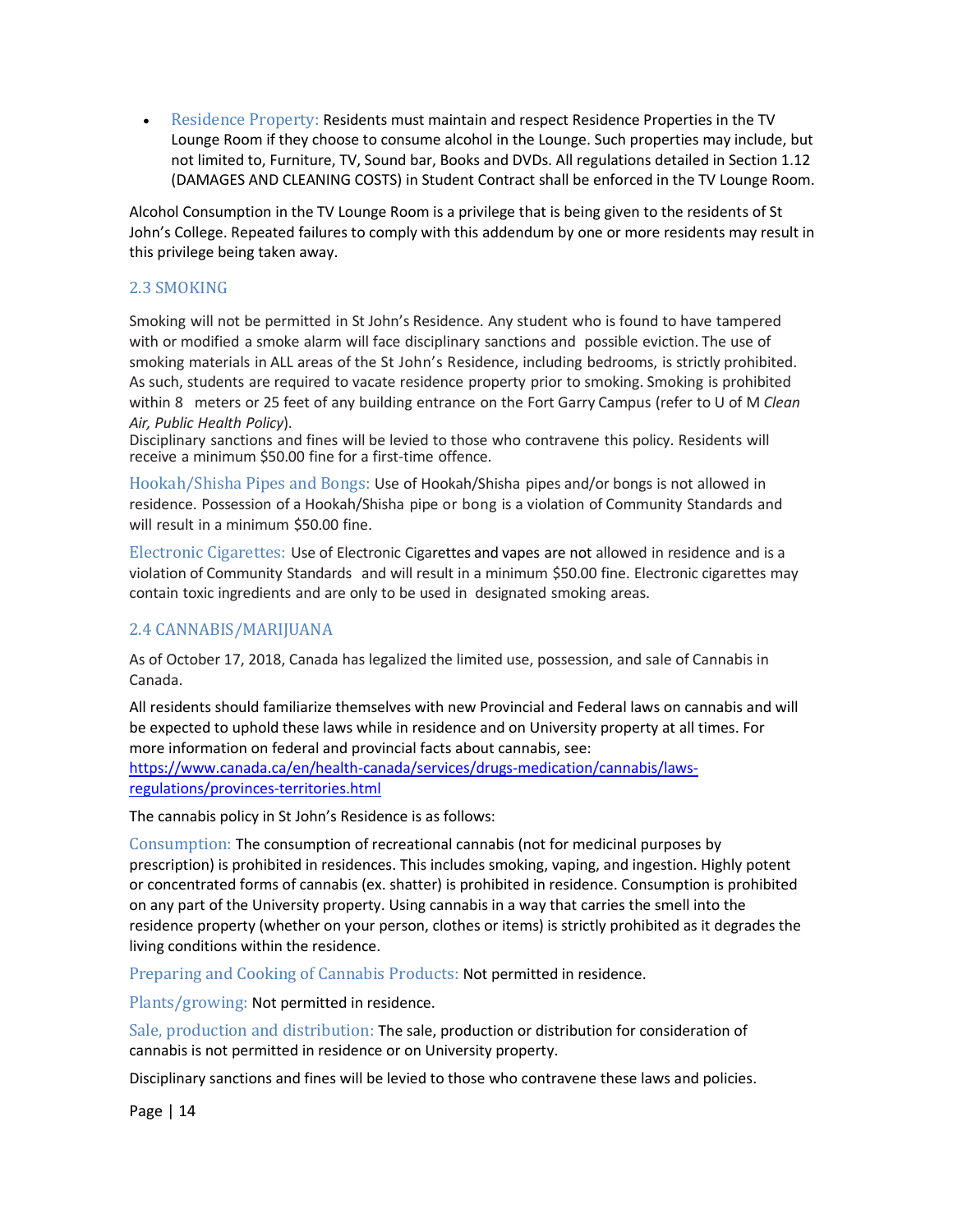Residents will receive a minimum of \$50.00 for a first-time offence. Delayed response in opening your door and/or attempts to remove or mask the smell of smoking/vaping cannabis indoors will raise further suspicion and increase the severity of the sanction levied.

## <span id="page-15-0"></span>2.5 SUBSTANCE ABUSE AND ILLEGAL DRUGS

Use or possession of illegal, prescription, and/or non‐prescription drugs for recreational purposes is prohibited on St John's property and is a violation of the *Residence Contract*.

Evidence of drug traces or drug paraphernalia, or the smell of a prohibited substance on residence property, in residence rooms, or common areas will be assumed to be conclusive of use or possession. Delayed response in opening your door and/or attempts to remove or mask the smell will raise further suspicion of involvement in drug activity.

Residents are prohibited from being involved with the trafficking, possession, use, and consumption of any such drugs in the residence community.

St John's College reserves the right to confiscate and dispose of all drug-related paraphernalia deemed to be associated with use or promotion of drugs in residence.

St John's College does not tolerate drug-related offences. Residents found or associated with any drug use will, at a minimum, receive a \$50.00 fine for a first-time offence and be placed on Residence Probation.

## <span id="page-15-1"></span>2.6 CANDLES/INCENSE

Use of candles or incense in the residences is not permitted either in common spaces or private rooms. Residents will receive a minimum \$50.00 fine for a first-time offence.

#### <span id="page-15-2"></span>2.7 COMBUSTIBLE FUELS AND EXPLOSIVE MATERIALS (INCLUDING PROPANE TANKS)

Using and/or storing propane tanks (either empty or full) indoors, or any appliance requiring combustible fuel (including fondue sets) is not permitted in any residence hall. Possession of explosive or flammable material including, but not limited to firecrackers, fireworks, dynamite, gasoline, sparklers or other such materials, is not permitted on residence property.

## <span id="page-15-3"></span>2.8 COOKING

- Cooking devices that are open-coil, open-flame, or gas-based, including but not limited to butane‐burners, deep fryers, and hot plates, are not permitted in residence.
- Residents are not permitted to have any appliance with an enclosed heat source in their residence room. This includes toaster ovens, slow‐cookers, rice‐cookers, toasters, or microwaves.
- Cooking of food is restricted to the kitchen areas provided in common spaces. CSA approved kettles that include automatic shut‐offs and a small fridge are the only appliances permitted in dormitory rooms.
- All appliances in use are required to be plugged in directly to the receptacles, or connected by a CSA approved power bar with an internal circuit breaker. Other "extension cords" are not permitted for appliance use.

**Public Kitchen:** St. John's Residence has a public kitchen space (The Buttery) for resident use. Students using this space are responsible to clean up after themselves. Use of this kitchen is a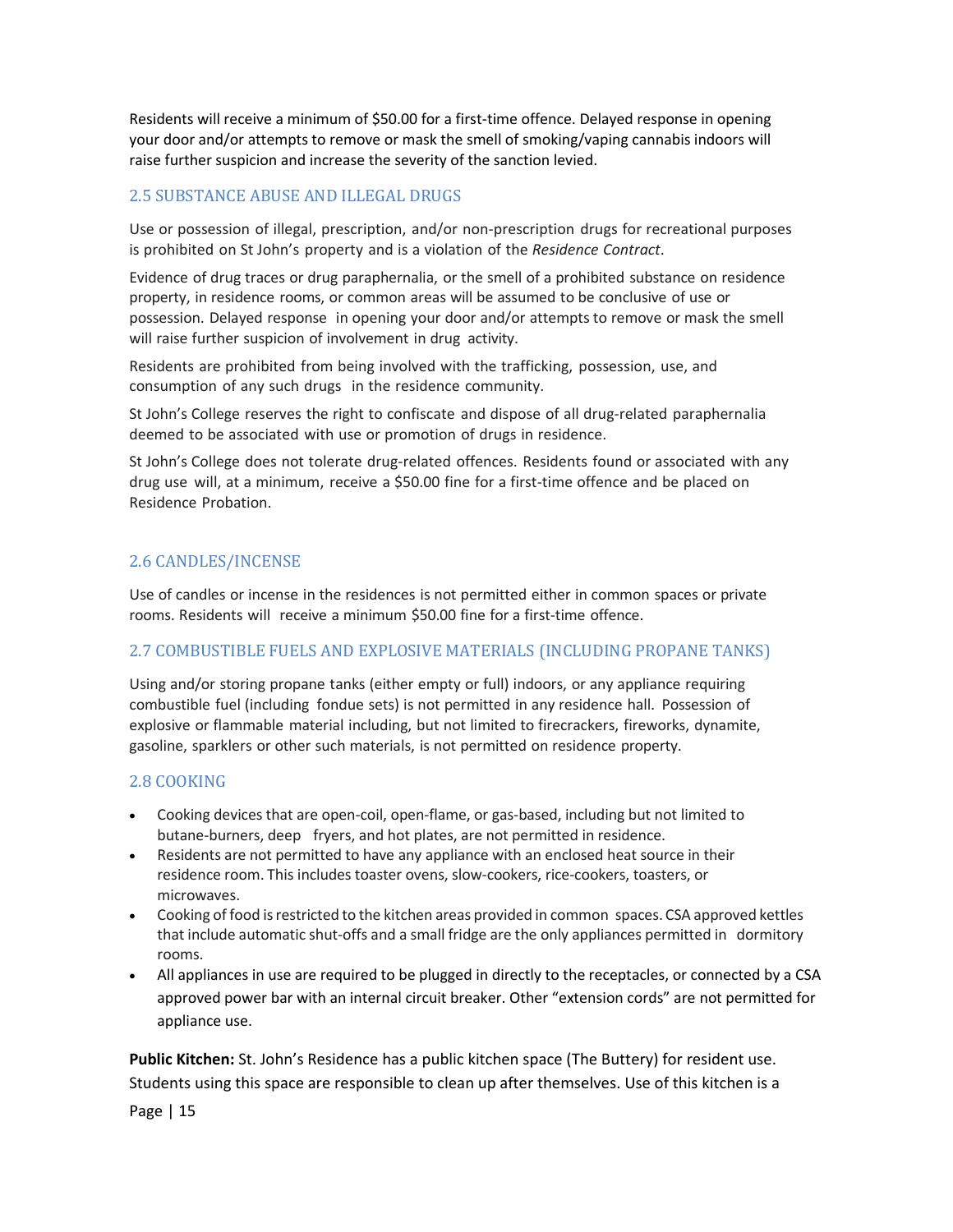privilege and a collective responsibility to keep clean. If students do not clean up after themselves, the kitchen may be locked and access restricted.

**Public Fridges:** Items kept in the public fridge must be labelled with the owner's name, the date it went in the fridge, and stored in a sanitary way. Food that is not labelled or is stored in an unsanitary way will be discarded by staff. St John's College is not responsible for any food items lost/stolen from the public fridge.

## <span id="page-16-0"></span>2.9 DOORS

Propping open entrance, exit, or fire doors puts all members of the community at risk and is, therefore, not permitted. Any action that impedes the ability to open any door in a public area that should be accessible, or prevents another person from exiting his/her own room, is not permitted.

#### <span id="page-16-1"></span>2.10 FIRE EVACUATION POLICY

All occupants of the building must evacuate when a fire alarm sounds and must not return until the alarm is off or the fire department indicates it is safe to do so. Failure to comply with fire evacuation policy will result in a minimum \$50.00 fine. Anyone responsible for pulling the fire alarm without a reasonable threat of fire will be fined a minimum of \$200.00, in addition to other disciplinary actions.

**Pulsating fire alarm bells/horns within the first two weeks of each month indicate legislated fire alarm testing by Physical Plant and do not require evacuation.** It is important to note that if a true alarm happens to coincide with fire alarm testing, fire bells/horns will stop pulsating and will ring continuously, thereby indicating that you must exit the building.

## <span id="page-16-2"></span>2.11 FURNITURE, ROOM DECORATION, AND LOFTING

All residence rooms and suites are furnished. Students are permitted to bring in smaller items such as a standard bar fridge, bookshelves, posters, plants, additional lighting. However, residents are prohibited from (but not limited to) the following actions:

- setting up bed lofts;
- bringing large items: full‐sized refrigerators, mattresses, etc. without the approval of the Dean of Residence to prevent the potential for outside pollutants or pests;
- mounting any poster on the outside of their room door or facing the outside on the window of the room that is sexist, racist, or otherwise offensive (as determined by the Dean of Residence);
- removing, moving, or altering assigned furniture;
- bringing common area furniture or fixtures into their rooms;
- damaging walls or paint;
- using electrical appliances with exposed wires (must have original factory casement or replacement casement).

#### <span id="page-16-3"></span>2.12 GUEST POLICY

Having guests is a privilege that can be taken away for failure to comply with this *Residence Contract*.

Residents are expected to assume responsibility for the actions of their guests and will be held accountable for a guest's violation of Community Standards, whether they participated in, condoned, or were aware of the guest's behaviour or not. Anyone who is invited to, accompanied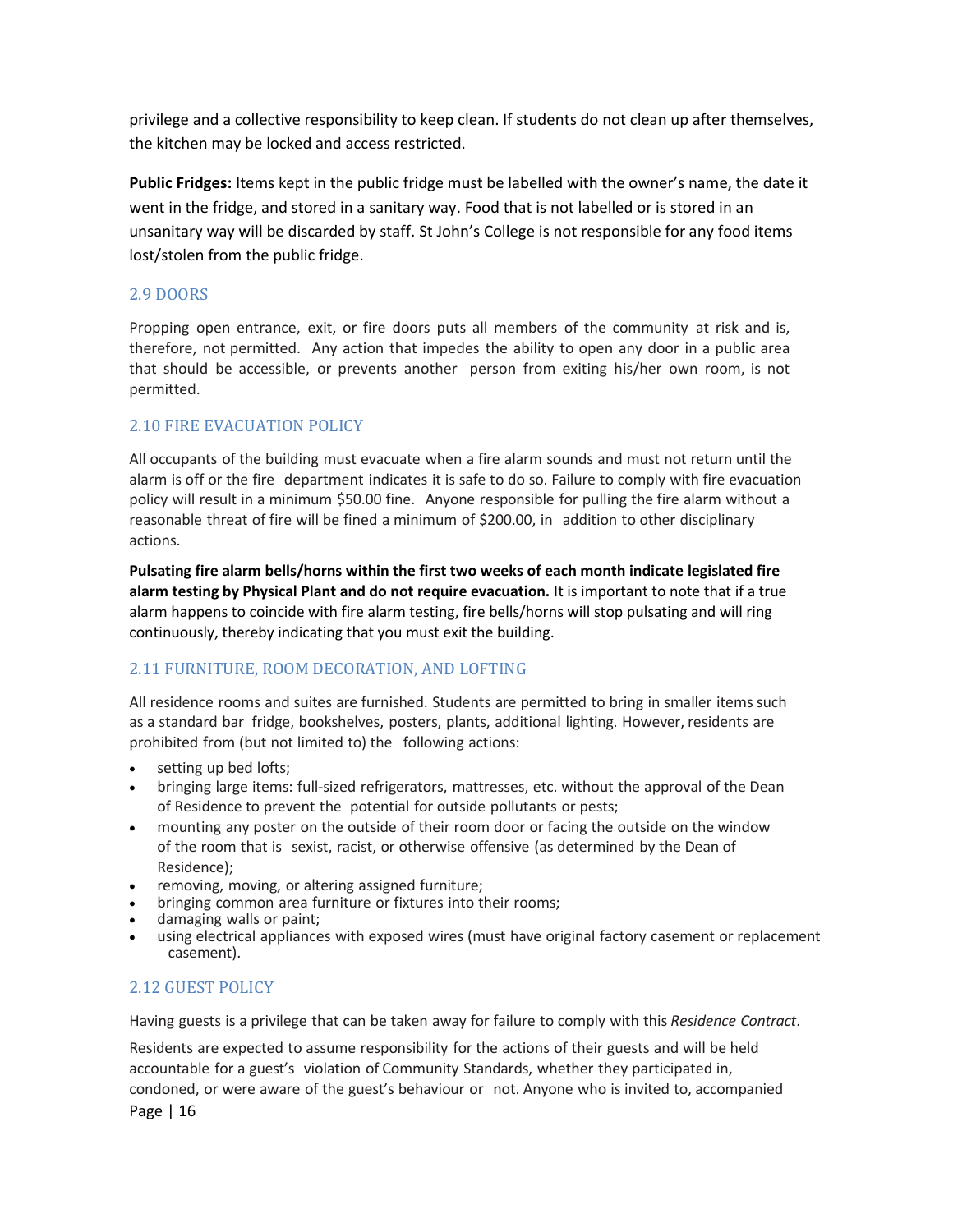on, accepted, or admitted to residence property (which includes, but is not limited to, all residence buildings and surrounding grounds) by a resident is deemed to be a guest of that resident. Rooms are contracted to residents for their private use only. A resident found to have an additional person living with them in residence will face disciplinary sanctions (See Section 1.10 – Unauthorized Occupancy).

Arrival and Movement of Guests: Residents must meet their guests at the front entrance of the residence building (rather than guests inappropriately entering and wandering through the residence). Residents must accompany their guests at all times during their visit and are responsible for the guests' actions until the guests have left residence property.

Unauthorized Guests: A resident who facilitates the access (opening a locked door or allowing "tailgating" through a locked door) to a stranger or otherwise "un‐hosted" person to residence property will be designated the host of that person and will be held accountable for that person's behaviour as if that person were their guest.

Guest's Length of Stay: Each resident is allowed to have a maximum of one overnight guest, for no longer than two consecutive nights and for a total of seven nights over an academic term. The Dean of Residence does have the discretion to adjust the number of nights per term as they see fit. No extra bedding is available and guests may not sleep in lounges or common areas.

Guest Meals: Guests are permitted to eat their own food in the dining hall, but they are not to have any food or drinks from the kitchen unless they buy a meal ticket from the General Office or the don on duty. Residents will be fined \$20 as well as the meal price if their guest is stealing.

#### <span id="page-17-0"></span>2.13 HARASSMENT/BULLYING

Harassment is defined as inappropriate comments or conduct in relation to a person or group of persons that has the effect or purpose of creating a hostile or intimidating living, working, or educational environment. This includes any attention or conduct by an individual or group who knows, or ought reasonably to know, that such attention or conduct is unwelcome, unwanted, offensive, or intimidating— this includes online conduct in social media, including but not limited to: Facebook, Twitter, email, Instagram, etc. Harassment based on a person's race, culture, creed, sexual orientation, gender, age, abilities, or appearance will not be tolerated. Please refer to the *University's Respectful Workplace and Learning Environment Policy*, *Inappropriate or Disruptive Student Behaviour Policy*, and *Violent or Threatening Behaviour Policy* for additional details.

## <span id="page-17-1"></span>2.14 KEYS/ACCESS CARDS

#### ACCESS CARDS

- Residence exterior doors are now operated with access cards. All students are required to take their UofM/ICM student cards to 89 Freedman Crescent (Physical Plant office) during office hours to get their cards encoded for access. Encoding takes 5 minutes and once it is done, student cards will open exterior doors during the duration of stay.
- First time students who do not have a student card upon move-in may receive a Temporary Access Card for a duration of one week. Students who do not return a temporary card within a week of issuance will receive a \$50 initial fine and the temporary card will be disabled.
- If an encoded student card is lost/stolen, it is your responsibility to visit Physical Plant office with your new student card to get it encoded as well.

#### **KEYS**

• Upon payment of all fees owing, each resident is issued a room key. In the event that a key is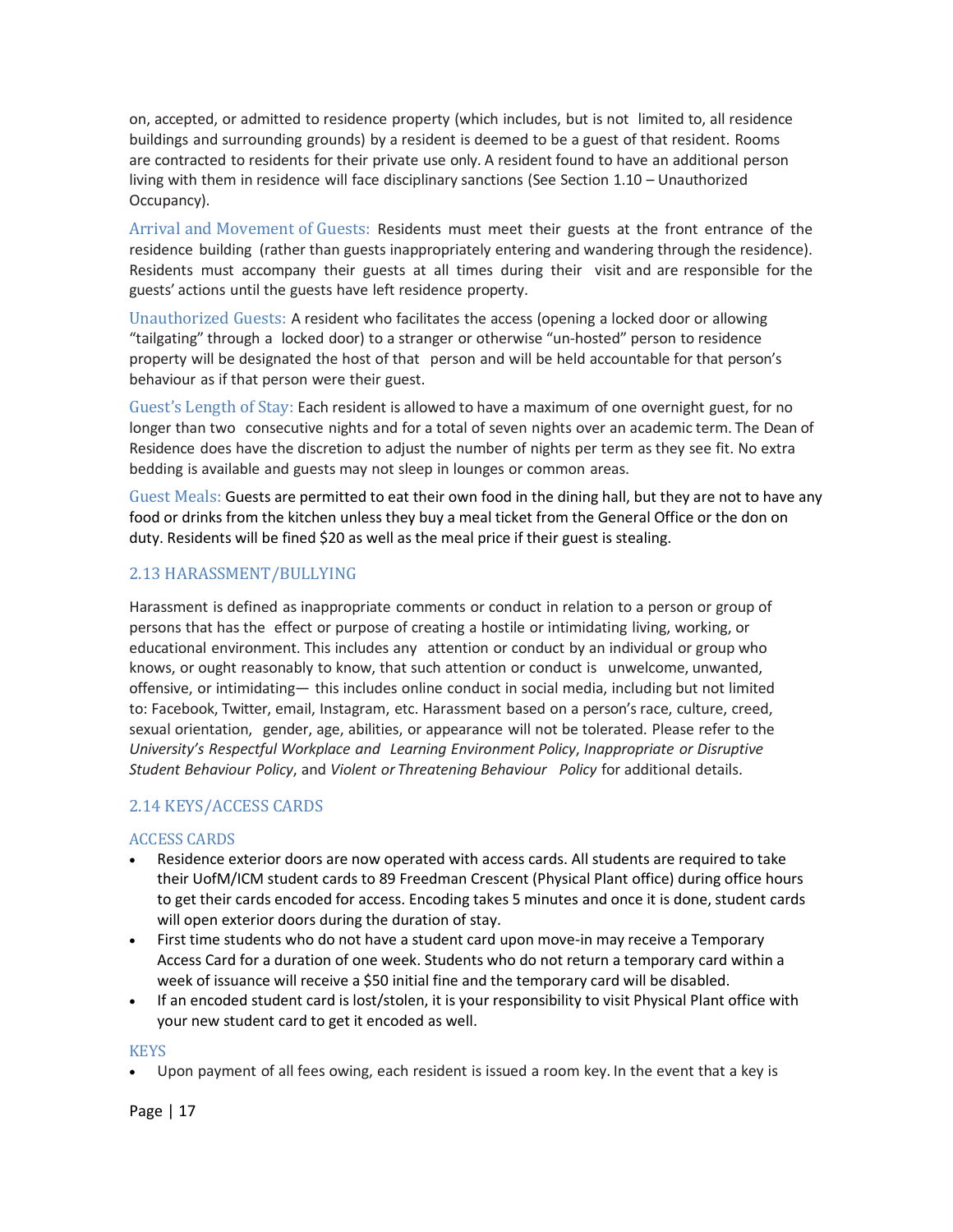lost, a replacement fee of \$100 for each key will be charged.

- No one, other than a resident assigned to the room, may live in the room at any time. The resident will not rent, lend, or share the assigned room.
- Residence students may not lend or give their residence keys to anyone else, as it is a building security issue.
- Residents are not permitted to copy or tamper with any keys provided by St John's College.
- Keys must be returned (to a don, directly to a staff member during regular office hours, or through the mail/key slot after hours) by move-out day, or by the date specified in an earlier withdrawal agreement.
- Residents will be charged from move-out day until keys are returned or until locks are changed.
- If a resident's keys are not returned by move-out day and the resident has not made arrangements with the St John's Residence Office to extend his or her stay, then access to the room will be changed at the resident's expense. The resident's University account will be put on Hold (while on Hold, a student is unable to use any of the University services that are normally available). The Hold can only be released when the key has been returned and the resident account settled.
- Twenty‐four hour temporary key use will be provided for misplaced keys. If, after the 24‐hour period the temporary keys have not been returned, a lock change will be ordered and the \$105.00 cost charged to your account.

#### <span id="page-18-0"></span>2.15 NOISE

In all residence buildings, residents are expected to be considerate of their neighbours 24 hours a day, 7 days a week. Residents have the right to sleep and study in residence, within reasonable noise limits.

St John's College has designated Quiet Hours. Quiet Hours are times in which residents are prohibited from making noise that can be heard outside their room or suite. This includes loitering and causing noise in the hallways.

Quiet Hours are set as follows:

- Sunday to Thursday: 10:00 pm 8:00 am
- Friday and Saturday: 2:00 am 8:00 am

Residence is a densely populated community of students from various backgrounds and with various interests. Therefore, residents must expect some reasonable living noise. However, St John's Residence has set the following guidelines:

- Residents are not permitted to create excessive noise of any kind.
- Music with excessive bass is not permitted.
- Subwoofers and large speakers are not permitted and are subject to removal.
- Residents will face disciplinary action for noise violations, up to and including a \$50.00 fine.

#### <span id="page-18-1"></span>2.16 PEST TREATMENT

In the event that insects or other pests are detected in your room, you are required to follow the instructions and recommendations provided by management and/or pest control professionals. This may include discarding bedding and other possibly infested personal items, and washing items in a prescribed manner. In the case of bed bugs or other non-threatening pests, residents will not be moved to another room.

#### <span id="page-18-2"></span>2.17 PETS

No pets of any order, species, or description are permitted in residence.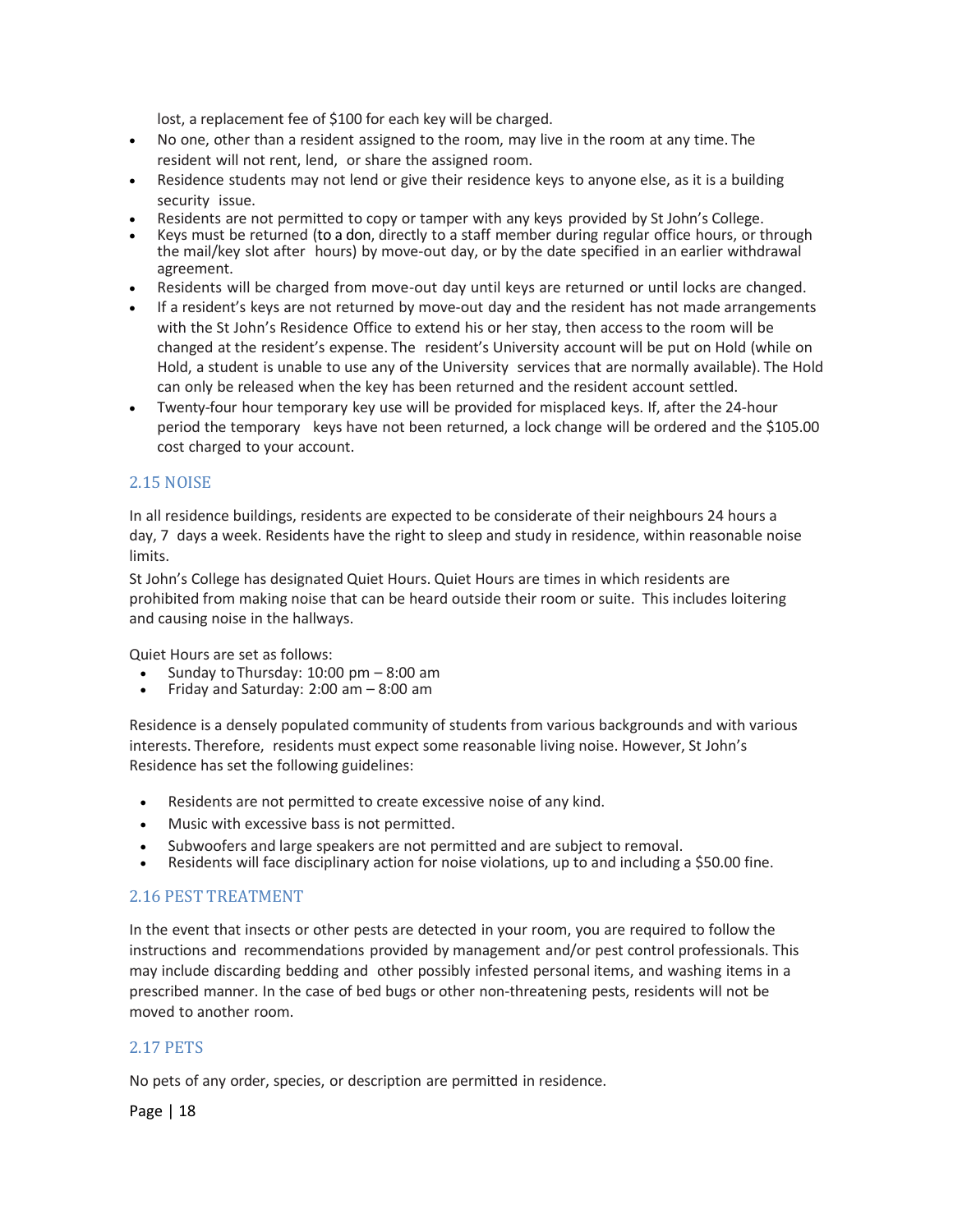## <span id="page-19-0"></span>2.18 PORNOGRAPHY

Displaying or making available for viewing pornographic material or sexual activity in public areas including, but not limited to hallways, common rooms, lobbies, stairwells, bathrooms, exterior room doors, living rooms, kitchens, windows, or any interior area of a room that can be seen from an open door is prohibited (in accordance with the *Criminal Code of Canada*, Section 163), as is use of computers or network infrastructure to display or distribute such material. Refer also to the University's *Respectful Work and Learning Environment Policy.*

#### <span id="page-19-1"></span>2.19 PRANKS AND PRACTICAL JOKES

Any action that violates the Residence Community Standards, regardless of whether or not that action was intended as a prank, will be regarded as a violation and treated accordingly. Clean‐up of any mess created by pranks is the responsibility of the people involved. Any additional staff time required for this type of clean-up will be billed to the person(s) or floor responsible. Results depend on the situation.

#### <span id="page-19-2"></span>2.20 ROOM BOOKINGS

• Lounges/Common Rooms: Must be booked with the Dean of Residence. Bookings must be completed at least 24 hours before any gathering, party, or social event of 15 or more people.

#### <span id="page-19-3"></span>2.21 ROOM ENTRY

- Right to enter: St John's College reserves the right to enter a resident's room, whether or not the resident is present, in cases of emergency, safety, sanitation, noise, theft, suspicion of illegal substances and/or weapons, or by authorization of the Dean of Residence.
- Maintenance: In the case of a maintenance request where the resident has voluntarily given written or verbal consent for a specific purpose or occasion, there will not be a notice of entry. A written Request for Repairs Form will constitute consent. For general building maintenance and upgrades that require entry to multiple rooms, notice will be provided well in advance via e-mail with at least 48-hours' notice. Entry time shall be during regular office hours, or as specified by the notice.
- Room and Safety Inspection: St John's College may conduct room condition and safety inspections of residence rooms once each term with notice of inspection given seven (7) days prior via e-mail or in a letter placed under each resident's door. Refer to Section 1.13 -Room Condition and Safety Inspections.

#### <span id="page-19-4"></span>2.22 ROOM OCCUPANCY LIMIT

No more than 6 people are allowed in one residence room at a time. If more than 6 people are discovered in a room, every person in the room will face disciplinary action, up to and including a \$50.00 fine.

#### <span id="page-19-5"></span>2.23 SECURITY

Residents are responsible for taking reasonable precautions to ensure that their accommodation and the building are protected from a breach in security. This includes, but is not limited to, the resident locking their room door(s) and window(s), not forcing or propping building doors, not permitting unknown person(s) into the building, and immediately reporting strangers or security concerns.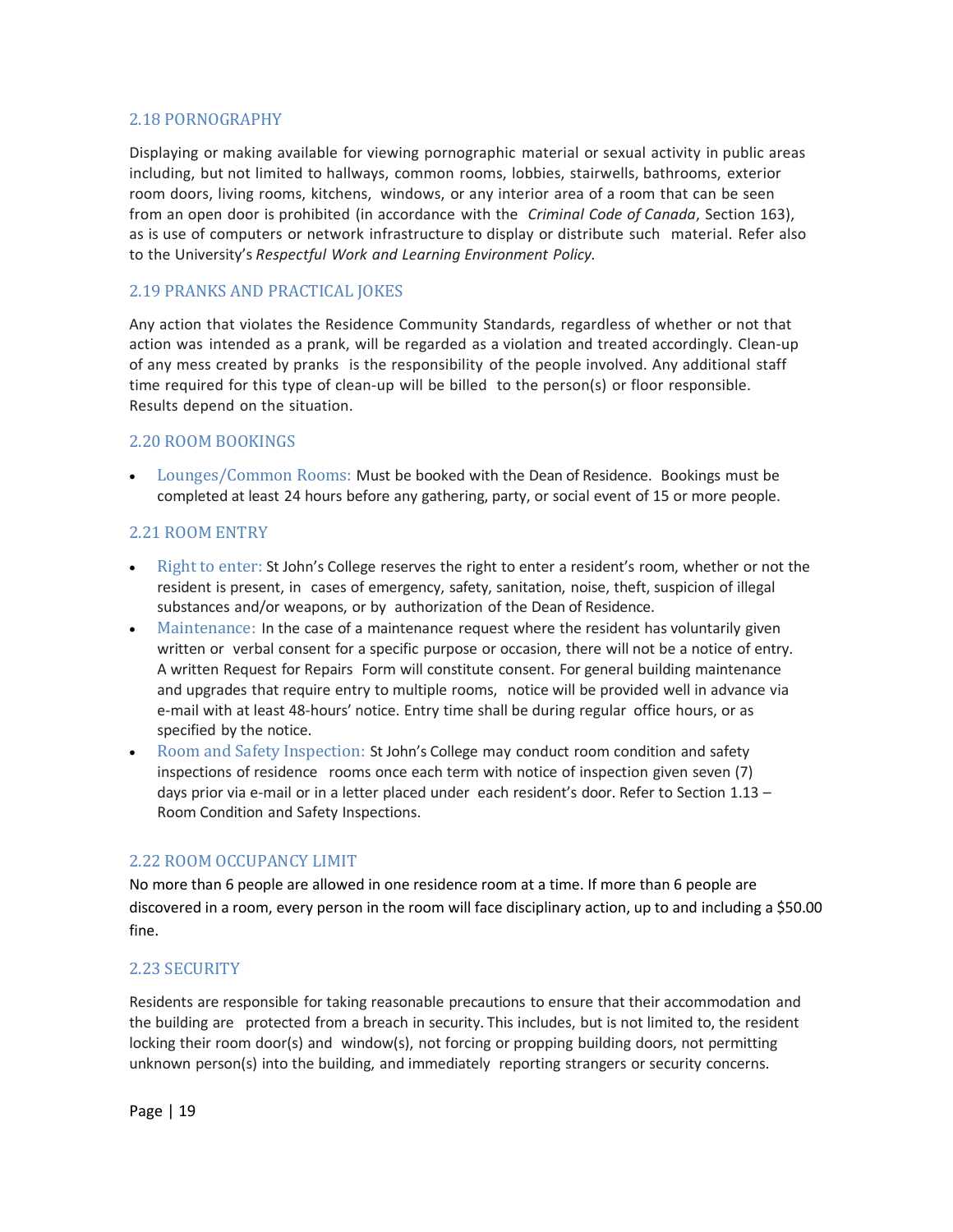## <span id="page-20-0"></span>2.24 SPORTS

Sports or any horseplay in the hallways will not be tolerated. Use of "Hoverboard" devices are not allowed in the residence building.

## <span id="page-20-1"></span>2.25 THREATS TO HEALTH, LIFE, PROPERTY, OR ST JOHN'S COLLEGE GENERAL WELFARE

Where St John's College believes that the continued presence of a resident constitutes a threat of danger to health, life, or property, and/or affects the College adversely, St John's College will take immediate disciplinary action. Under such circumstances, a student may be expelled from residence immediately (result depends on situation).

Examples of such behaviour include:

- physical acts of violence, threats of violence, coercion, intimidation, or any other form of harassment;
- illegal sale, purchase, or use of drugs and/or alcohol;
- use or possession of explosives, firearms, or dangerous weapons;
- use or storage of flammable liquids or other dangerous substances;
- violation of Federal or Provincial law;
- damage, destruction, or theft of residents' and/or University property;
- tampering with or misusing fire equipment;
- setting fires;
- use or storage of combustion engines in the residence (including anything that has, as a component part, a combustion engine (e.g., a motorcycle).

#### <span id="page-20-2"></span>2.26 ST JOHN'S PROPERTY AND COMMON PROPERTY

Common residence property and/or St John's College property is intended for the benefit of the community. The removal of residence and/or College property to a student's room, or to any other location, will be considered an act of theft and treated accordingly. Permission for pass keying a room to retrieve this property can be given by the Dean of Residence without advance notice to the student(s).

#### <span id="page-20-3"></span>2.27 WEAPONS

Residents and their guests are not permitted, at any time, to bring or keep in their accommodation or the residence property, any of the following (each of which is described as a "weapon"):

- any real or replica projectile weapons, including, but not limited to, real or replica firearms, air guns, cross-bows, archery equipment, sling shots, paint-ball guns, and air guns, which includes BB guns;
- blades including bayonets, hunting or throwing knives, epees, and blades used in martial arts;
- any form of ammunition, including bullets;
- any other weapons, whether used for martial arts or other forms of combat training including current military or reserve service.

Wielding any object in a threatening or aggressive manner will result in immediate action, including the possibility of eviction. Residents may apply to have their materials stored on residence property, pending approval by the Dean of Residence.

#### <span id="page-20-4"></span>2.28 WINDOWS, ROOFS, etc.

Page | 20 Students are not permitted to engage in dangerous activities in residence or on residence grounds.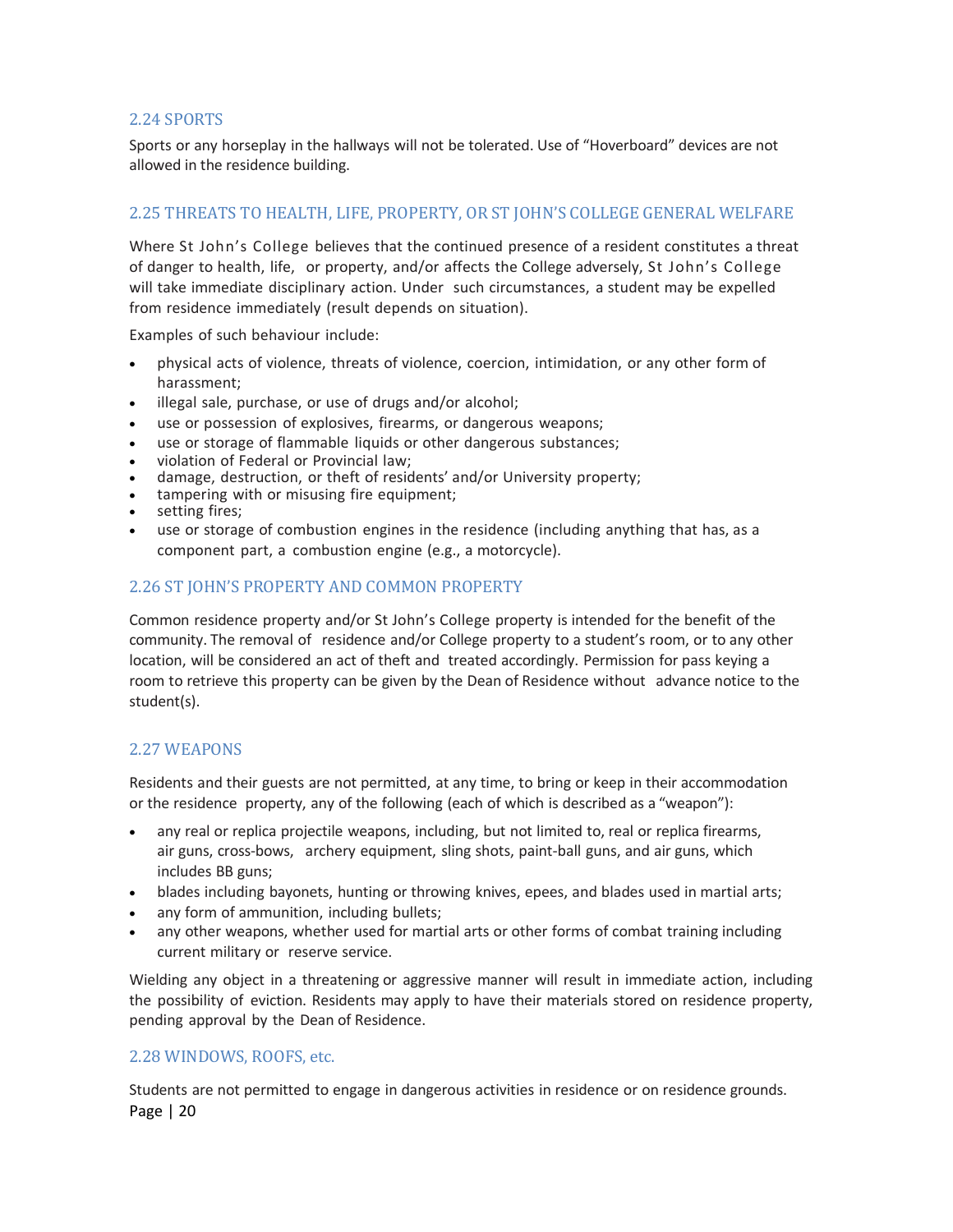Below is a representative, but not exhaustive, list of activities that are not permitted:

- throwing objects at or from the residence buildings;
- climbing through windows;
- climbing to, or being on, roofs or ledges;
- <span id="page-21-0"></span>• etc.

## **SECTION 3:**

#### Enforcement and Discipline Process

The residence community is guided by the belief that student discipline should be developmental rather than punitive. Any sanction that is applied against an individual is applied for the purpose of changing behaviour and protecting the interests of the community. At the same time, considerable care is taken to ensure that any resident who has been accused of an offence is treated in a fair and just manner. Accordingly, the disciplinary system is designed to be both flexible and accountable.

• Disciplinary actions are conducted in a manner consistent with the procedures set out in the Student Discipline Bylaw of St John's College and are subject to appeal. Appeals are conducted in the manner prescribed by the guidelines of the Student Discipline By‐law, copies of which are available on request.

When an alleged violation of Residence Community Standards is brought to the attention of the Dean of Residence, he or she is responsible for ensuring that an investigation is conducted.

- Matters of discipline are brought forward to the Dean of Residence, and/or the Warden of St John's College. The Dean of Residence and/or Warden of St John's College have the final say on all discipline. Residents do not have to be given a verbal warning for a fine to be in effect. Decisions will be based on a preponderance of evidence (i.e., the evidence shows it is more likely than not that the alleged violation occurred).
- Residence Dons and Council Members, being in leadership positions in the community, will be held to a higher standard and will therefore be levied with higher sanctions.

Infractions are dealt with through a variety of mechanisms depending on the severity of the incident. This document attempts to provide to the student an example of what the sanction might be for particular behaviours. This does not limit the possibility of other sanctions being imposed, should the situation warrant. All financial costs incurred, as a result of breaking a residence regulation, will be billed to the resident's account. All sanctions are considered to be in effect once the resident(s) has been notified verbally during their conduct meeting. Residents will receive a written letter confirming the sanction levied by St John's College.

The following sanctions can occur as a consequence of breaking Residence Community Standards (alone or in combination). This is not an exhaustive list:

- Verbal Warning
- Written Warning
- Fine (increments of minimum \$25.00 to a max of \$1,000.00)
- Collective Billing
- Damage Fine
- Loss of Guest Privileges
- Community Service and/or Seek Assessment from Other Units/Professionals
- Alcohol Probation
- Residence Probation
- Eviction from Residence
- Ban from all Residence Buildings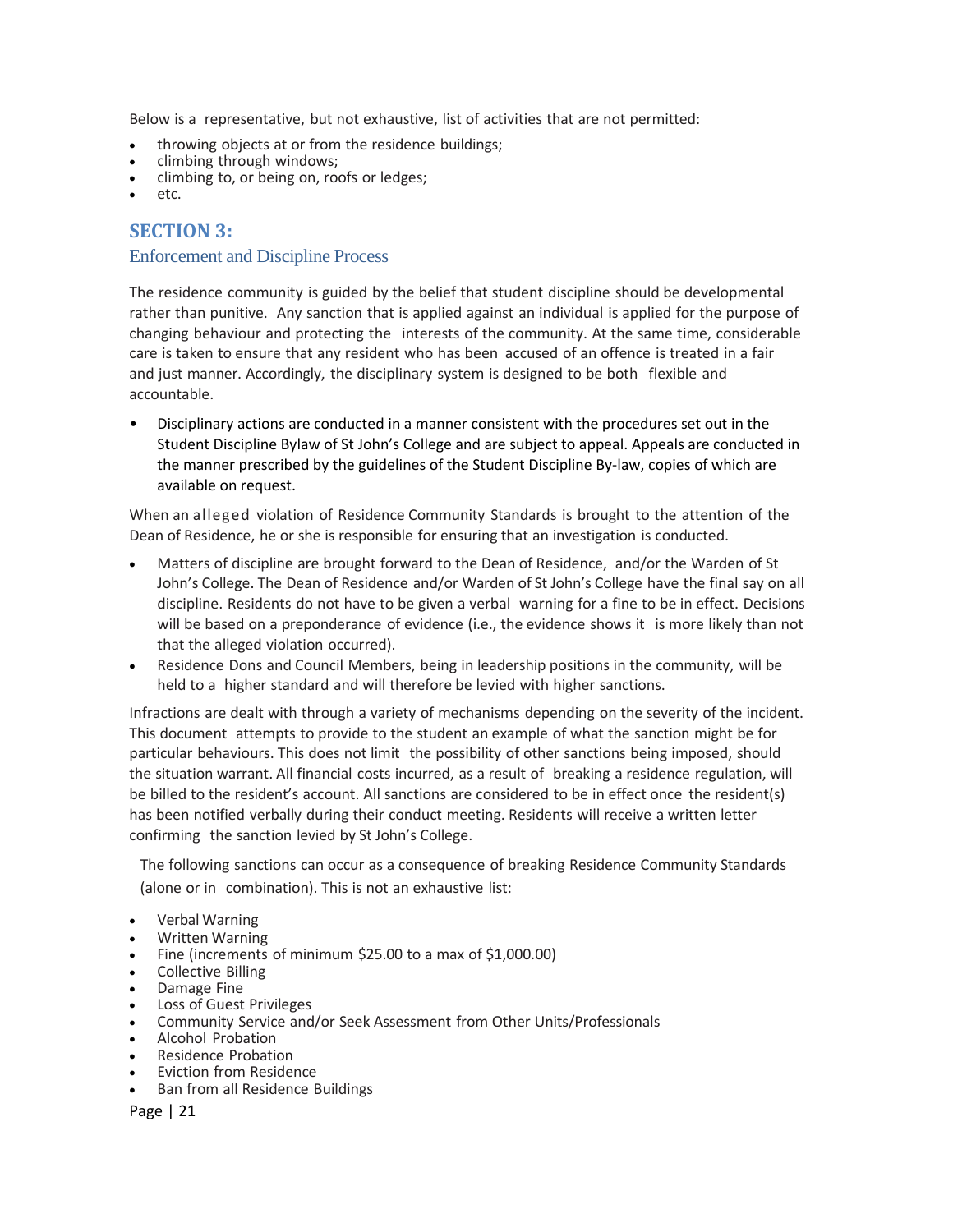• Alcohol-Related Sanctions (refer to Section 3.11 – Alcohol-Related Sanctions)

**NOTE:** Discipline procedures as they relate to students under the age of 18 can be found in Section 5 – Appendix 4: Minors in Residence).

## <span id="page-22-0"></span>3.0 NOTICE TO MEET

Should St John's Residence need to meet with you, you may receive written notification under your door or an email. The purpose of this is to gather facts surrounding an alleged community standard violation that has been reported to the Dean of Residence. If you receive notification, it means that it has been reported that you were either involved in an incident or breach of the Residence Contract or b) we have reason to believe you may be able to assist in providing additional information regarding an incident we are currently investigating.

If you receive a notification for a meeting, you are required to book an appointment with the Dean of Residence within five business days of receiving the notice. Failure to respond to a notice within this period will result in a fine.

Failing to meet with the Dean of Residence as per the written notification waives your right to provide your version of the events and as a result, all decisions and sanctions in these cases will be determined solely on the original incident report.

## <span id="page-22-1"></span>3.1 VERBAL WARNING

Verbal warnings are used by College Staff to indicate to students what policy has been violated and what the consequences are should the behaviour be repeated. Verbal warnings are typically used for 1st time/minor violations. (e.g., first offence – noise violation)

#### <span id="page-22-2"></span>3.2 WRITTEN WARNING

A written warning comes in the form of a written letter ensuring students are aware of the Community Standard that has been violated. A written warning is recorded and tracked by St John's College and typically issued for a minor violation.

## <span id="page-22-3"></span>3.3 FINE

Fines can be issued by the Dean of Residence, the Bursar, or the Warden of St John's College. Residents will be notified through a letter and will be expected to pay the issued fine within five (5) business/working days. (e.g., first offence – smoking in your room)

## <span id="page-22-4"></span>3.4 COLLECTIVE BILLING AND DAMAGE FINE

Communities of students (e.g., a specific floor or wing) may be billed collectively for damages that occur to the common areas they occupy. This is only done after attempts have been made to find the individuals responsible for the damage. This includes: fire alarms, extra cleaning, broken fixtures, broken windows, and missing or damaged furniture. Residents responsible for damages will be charged the cost of replacement or repair. All fines will be placed on a resident's account and are expected to be paid within five (5) business/working days.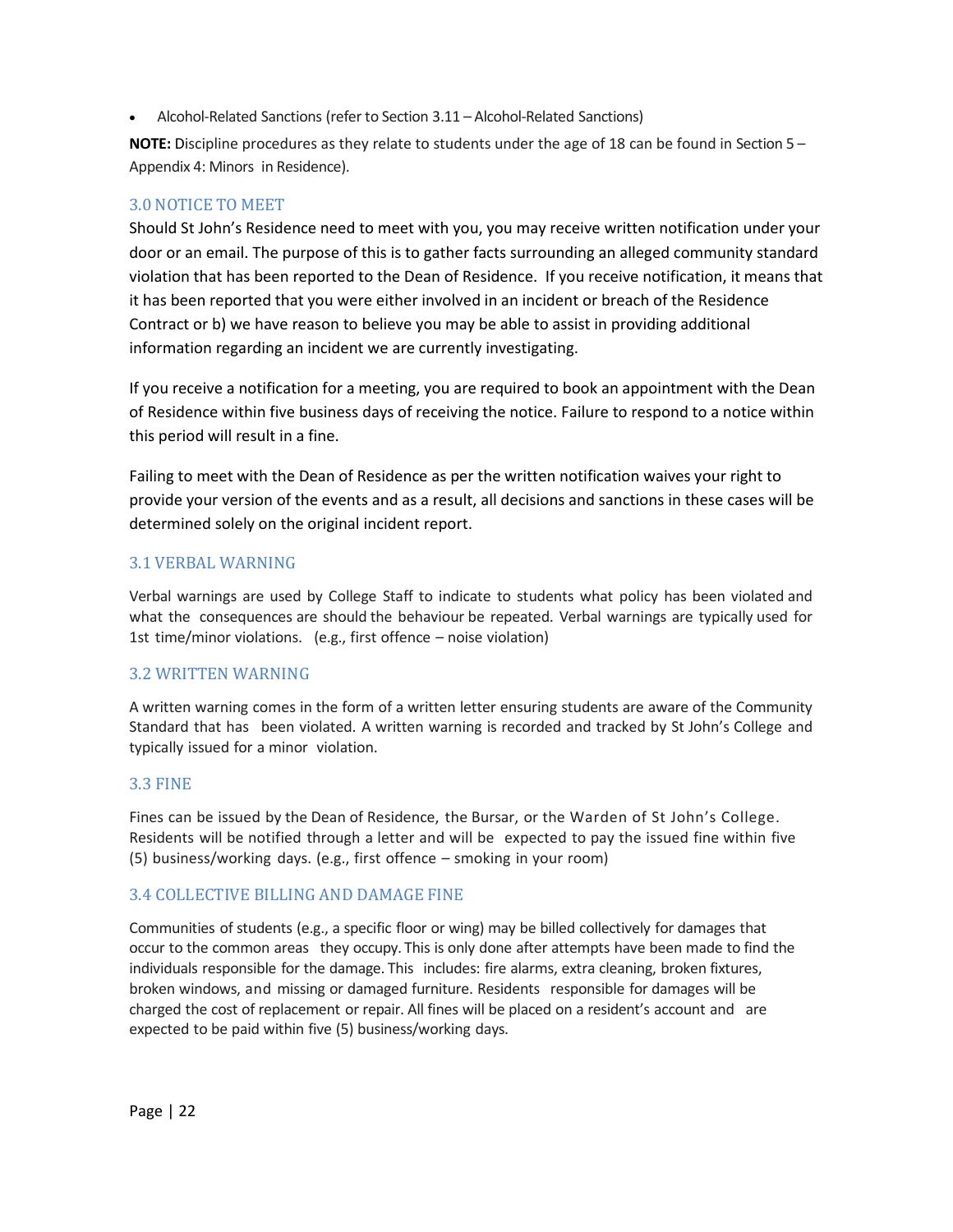#### <span id="page-23-0"></span>3.5 LOSS OF GUEST PRIVILEGES

Residents who have guests that violate Community Standards can be denied having guests in residence for as short as one (1) week to a maximum length of their stay in residence. A resident will be informed verbally and/or by written letter of this sanction issued by the Dean of Residence, the Bursar, or the Warden of St John's College.

#### <span id="page-23-1"></span>3.6 COMMUNITY SERVICE OR SEEKING ASSESSMENT FROM OTHER UNITS

Community and Educational Sanctions may be used individually or may accompany any number of other sanctions. In some cases, residents may be asked to see other units, professionals, or off-campus partners. Examples of these professionals include: Campus Security Services, Winnipeg Police Services, Equity Office, Health Services, or Counselling Services.

#### <span id="page-23-2"></span>3.7 ALCOHOL PROBATION

Residents placed on alcohol probation may not consume alcohol in any residence building, possess alcohol in their residence room, or return to residence intoxicated. Alcohol probation can be sanctioned for as short as one (1) week to a maximum length of a resident's stay in residence. Violating the Residence Alcohol Community Standards may result in a resident being placed on residence probation. (Refer to Section 3.11 – Alcohol‐Related Sanctions)

#### <span id="page-23-3"></span>3.8 RESIDENCE PROBATION

Residence probation is defined as a resident's last chance to remain in the community. Any subsequent violation that is serious enough to warrant a fine may result in immediate eviction from residence. Residence probation also means that a resident is ineligible to return to residence for as short as one (1) academic year (including summer term) to indefinitely. If a resident has continued to be incident free since their probationary status was levied, a request can be made to the Dean of Residence to review eligibility. Probationary status may be extended to the next academic year, if a resident is permitted to return to residence. Probation is typically sanctioned by the Dean of Residence, the Bursar, or the Warden of St John's Residence.

#### <span id="page-23-4"></span>3.9 EVICTION FROM RESIDENCE

A resident who has demonstrated a continued reluctance to comply with Residence Community Standards or is involved in a major incident may be expelled from residence. The resident will be required to vacate their residence room within five (5) business/working days or immediately if the resident is deemed a danger to the community. Eviction from residence is typically sanctioned by the Dean of Residence and/or the Warden of St John's College.

#### <span id="page-23-5"></span>3.10 BAN FROM RESIDENCE

A Residence ban can be issued on a student, guest, or previous resident who has violated Community Standards repeatedly or has been involved in a major incident. The individual will be prohibited from entering onto residence property. A residence ban can be sanctioned for as short as one (1) academic year (including summer term) to indefinitely. Individuals caught violating a residence ban can be charged under the *Petty Trespassing Act*.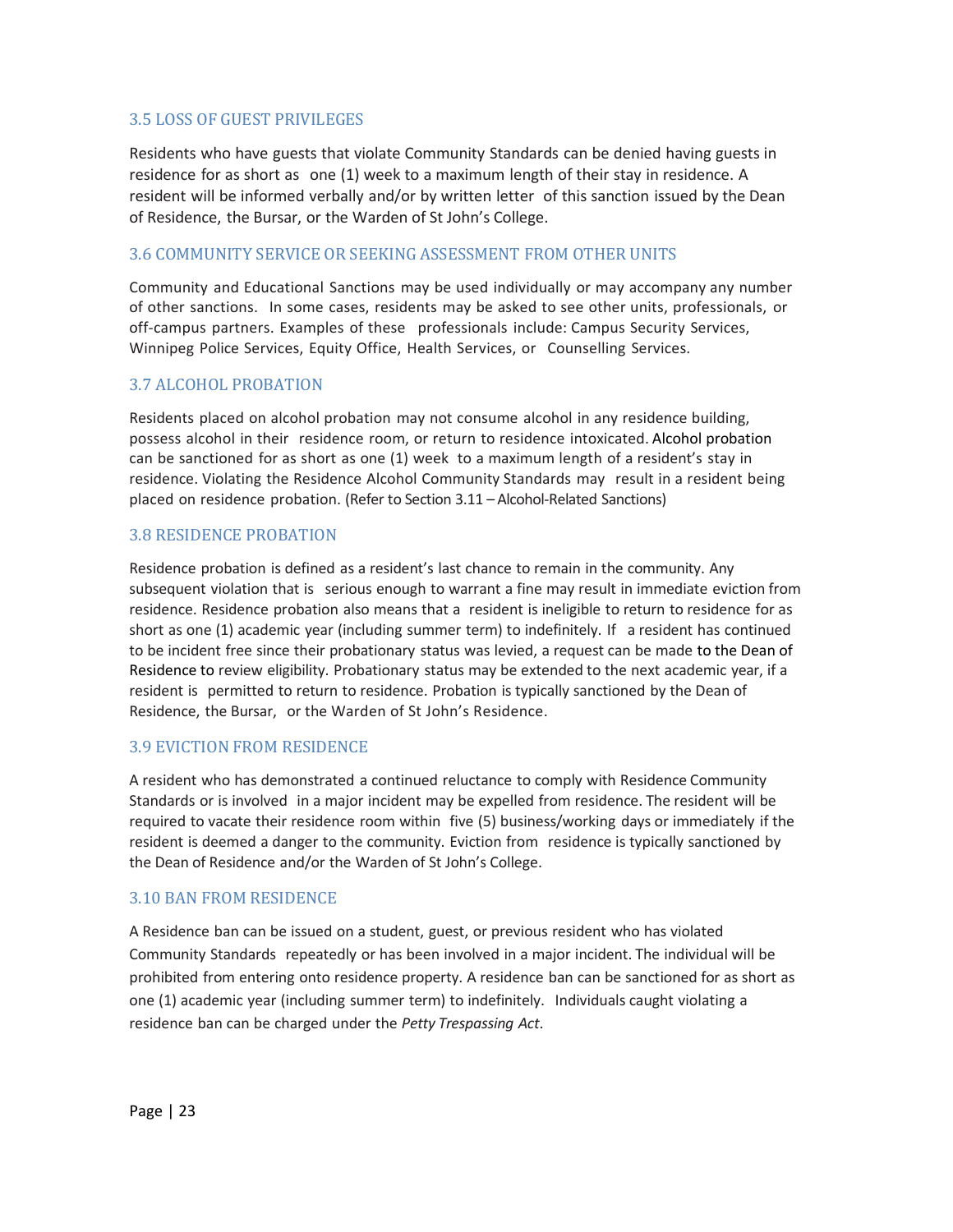## <span id="page-24-0"></span>3.11 ALCOHOL-RELATED SANCTIONS

## Level One Violation:

- Alcohol may not be consumed in public spaces including, but not limited to, hallways/corridors, stairwells, lobbies, and/or laundry rooms.
- Any activity, which encourages excessive or dangerous consumption of alcohol, is prohibited, including drinking games or apparatus that promotes excessive drinking (kegs, Texas mickeys, bubbas, etc.).
- Noise violation that was the by-product of alcohol consumption.

Students with a Level One Violation will meet with the Dean of Residence to discuss their behaviour. Depending on the severity of the incident, residents could receive any of the sanctions outlined in Section 3.

#### LevelTwoViolation:

- Anyone who is a repeat offender of any Level One violations.
- Underage drinking and possession of alcohol.
- Intoxication and overconsumption resulting in any, but not limited to, the following: major disturbances, vandalism, violence, personal health and safety, public intoxication.
- Not complying with the instructions of Residence Life Staff, Residence Security, or Security Services.

Students with a Level Two Violation will meet with the Dean of Residence or the Bursar of St John's College and be fined a minimum of \$50.00.

#### LevelThreeViolation:

- Multiple Level One andTwo infractions will result in an automatic Level Three violation.
- Any repeat offence following a Level One or Two infraction (depending on severity).

Students with a Level Three Violation will require a meeting with the Dean of Residence as well as the Warden of St John's College. The violation will result in a minimum of a \$50.00 fine, in addition to being placed on \*Residence Probation.

#### \*Refer to section 3.8 RESIDENCE PROBATION

Any subsequent violations will result in an immediate meeting with the Dean of Residence and the Warden of St John's, in which an eviction may result.

Please note that the Dean of Residences may use their discretion to determine which level a particular violation/incident falls within.

## <span id="page-24-1"></span>3.12 APPEAL PROCESS

Stage 1 Appeal: Residents may appeal sanctions given by the Dean of Residence. Informal written appeals may be submitted to the Dean of Residence within five (5) business/ working days after receiving a letter of sanction. Formal appeals must also be made in writing to the St John's General office five (5) business/working days after the sanction has been levied. During the appeal process, residents must comply with all aspects of an imposed sanction until such time as they are notified in writing of the outcome of their appeal. Residents can appeal a decision only once. All appeals can be submitted to the Peer Review Committee or the Warden of St John's College. If the appeal is for a major offence, the resident must enlist the assistance of their elected student council designate or the Student Advocacy Department (please refer to *Student Discipline Bylaw*).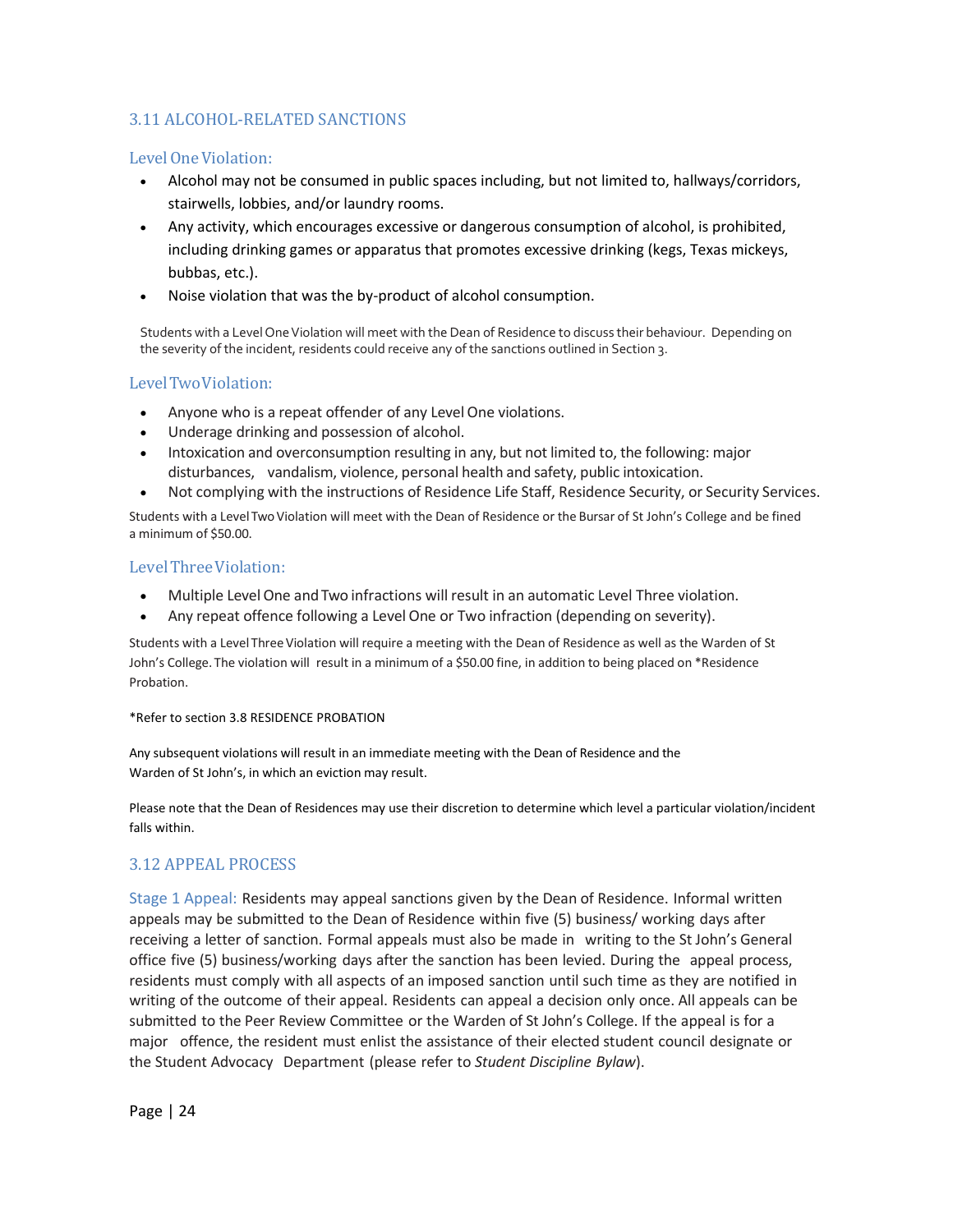Stage 2 Appeal: The Peer Review Committee. The Peer Review Committee has the responsibility of hearing appeals to Community Standard violation sanctions issued to its residents. This process can only be used after the student has exhausted the Stage 1 appeal process to the Dean of Residence and is still dissatisfied with the outcome. However, appeals to the Peer Review Committee will only be considered based on one or all of the following grounds:

- Bias or unfair treatment
- Any procedural error
- The sanction is not logical consequence of the infraction
- New information has been found

Appeals must be made in writing within five (5) business days from the meeting date appeal to the Dean of Residence. Appeals can be submitted to:

St John's College Office 214‐92 Dysart Road Winnipeg, MB R3T 2M5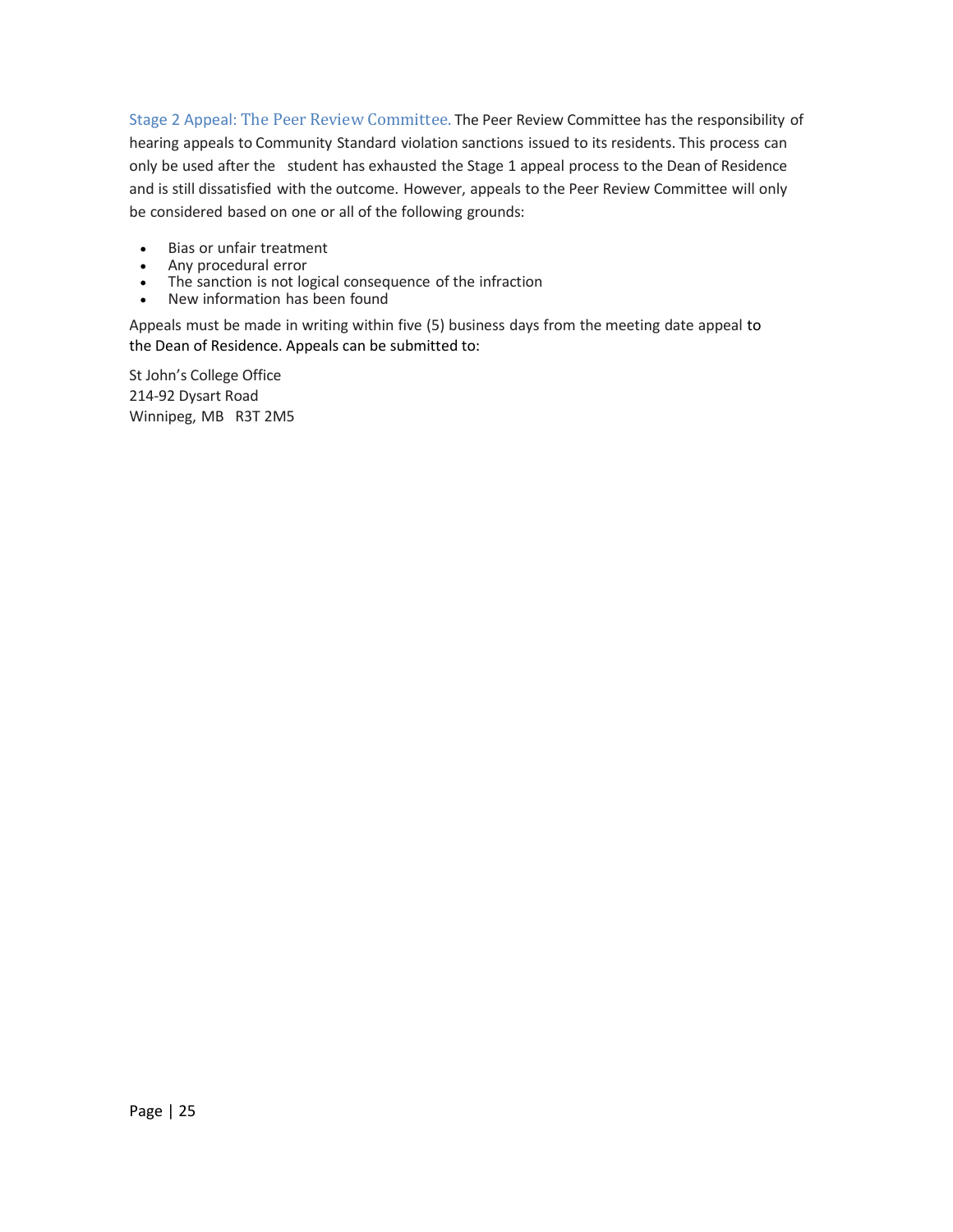## <span id="page-26-0"></span>**SECTION 4:**

#### **Residence Internet Use Policy**

#### <span id="page-26-1"></span>4.0 WIRELESS

St John's Residence building contain pervasive IST provided Wi‐Fi.

Residents are NOT permitted to set up a device in their room that broadcasts a Wi‐Fi signal as it conflicts with IST Wi‐Fi and causes poor or no Wi‐Fi connections to other residents in that building.

Examples of devices that have the ability to broadcast a Wi‐Fi signal are: Wi‐Fi routers, wireless printers, mobile phone (when the hotspot feature is turned on), etc. You may need to install a router in your suite to use a device like an Xbox, but you must turn off the Wi-Fi feature of your router. If you plug in a router improperly it can cause network issues that result in a loss of Internet access to others in the same building.

Please contact the Dean of Residence for assistance in setting up routers. Any resident found to have a device broadcasting a Wi‐Fi will be subject to the following disciplinary actions:

- 1st offense: Disciplinary write up attached to residence account.
- 2nd offence: \$50 fine, indefinite loss of residence Internet service\* and meeting with the Dean of Residence.

\* Otherwise to be reviewed by and subject to the discretion of both the Dean of Residence and IT Administrator. Please note that IST is a central IT department and is not a residence department.

All of IST's security, usage, and wireless policies can be found at: [http://umanitoba.ca/campus/housing/images/Internet\\_Policies\\_and\\_Information\\_Package\\_-](http://umanitoba.ca/campus/housing/images/Internet_Policies_and_Information_Package_-_March2018.pdf) [\\_March2018.pdf](http://umanitoba.ca/campus/housing/images/Internet_Policies_and_Information_Package_-_March2018.pdf)

The wired connection available in the room is provided by Shaw. For their usage policy please visit:

http://umanitoba.ca/colleges/st\_John's[/media/Shaw\\_Internet\\_Agreement.pdf](http://umanitoba.ca/colleges/st_johns/media/Shaw_Internet_Agreement.pdf)

## <span id="page-26-2"></span>**SECTION 5: Appendices**

#### <span id="page-26-3"></span>**APPENDIX 1: RESIDENCE RATE TABLE**

Residence rates for Summer 2022 have been approved by St John's Assembly.

• [http://umanitoba.ca/colleges/st\\_](http://umanitoba.ca/colleges/st_johns/residence/Resident_Rates.html)John's/residence/Resident\_Rates.html

#### <span id="page-26-4"></span>**APPENDIX 2: DATES AND DEADLINES**

Important deadlines can change from time to time, so please refer to the Student Handbook on the website.

• [http://umanitoba.ca/colleges/st\\_johns/residence/](http://umanitoba.ca/colleges/st_johns/residence/)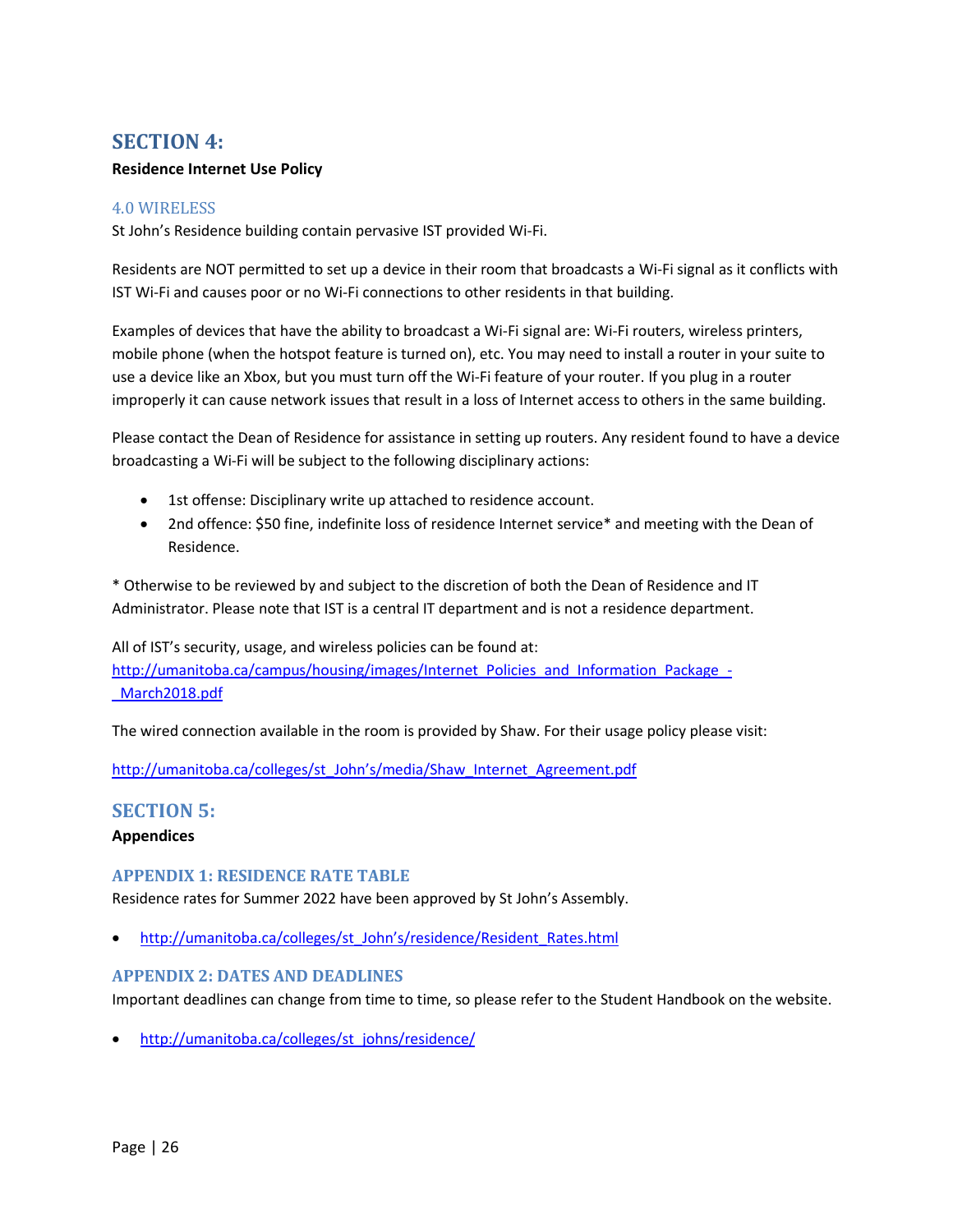#### <span id="page-27-0"></span>**APPENDIX 3: WITHDRAWAL INFORMATION**

If you wish to move out earlier than your requested check out date, written notice must be submitted in 30 days in advance. You will be responsible for residence fees until the end of the 30 day notice period. A withdrawal form can be picked up from the Dean of Residence.

#### <span id="page-27-1"></span>**APPENDIX 4: MINORS IN RESIDENCE**

In Manitoba the age of majority is 18 years of age, therefore students planning to live in Residence at the University of Manitoba who are under the age of 18 require the signature of a parent or legal guardian on application and contractual documents.

Underage students and their parent/guardian are required to fill in a *Residence Authorization for Minors* form prior to move in, which states that both the student and the parent/guardian are aware of, and understand, the residence policies outlined in the Residence Contract including the discipline procedures as they relate to underage students. This form becomes obsolete upon the student's 18th birthday.

#### RESIDENCE / ROOM REQUESTS FOR MINORS:

All students applying to residence are able to request which building and even which room they would like to live in; however, residents under the age of 18 (at the time of move‐in) will most likely be assigned to a room and building that allows for appropriate residence life supervision.

#### INTERNATIONAL STUDENTS ‐ MINORS:

International students under the age of 18 are required to have a designated local guardian who lives in Winnipeg or the surrounding area and must be at least 25 years of age. This local guardian is the person who will be contacted in the event of an emergency or for disciplinary issues. The name, phone number and email address of this Local Guardian must be provided to the St John's College office prior to the student moving in.

#### DISCIPLINE PROCEDURES FOR MINORS:

Enforcement of Residence rules and sanctions for infractions are outlined in Section 3 of the Residences Contract, however when the incident involves a student under the age of 18, depending on the severity of the infraction, there may need to be some communication between St John's College and the parent/guardian.

The following process has been developed to ensure that all parties understand the process that will be undertaken should the need arise for disciplinary action.

- The Residence Community Standards and Guidelines are listed in Section 2 of the Residence Contract. Violations of these Standards, or actions that contribute to the violations of these Standards may result in disciplinary action.
- Infractions will result in a disciplinary meeting with the Dean of Residence. Depending on the severity of the infraction, some of the possible outcomes include; a verbal warning, written warning, fine, the student being put on Residence Probation, and eviction (for a list of potential discipline outcomes please see section 3 of the Residence Contract).
- If the resident receives a verbal warning for a minor incident, confidentiality will remain intact between the student and St John's College, providing the student an opportunity to learn a life lesson and to correct his/her behavior.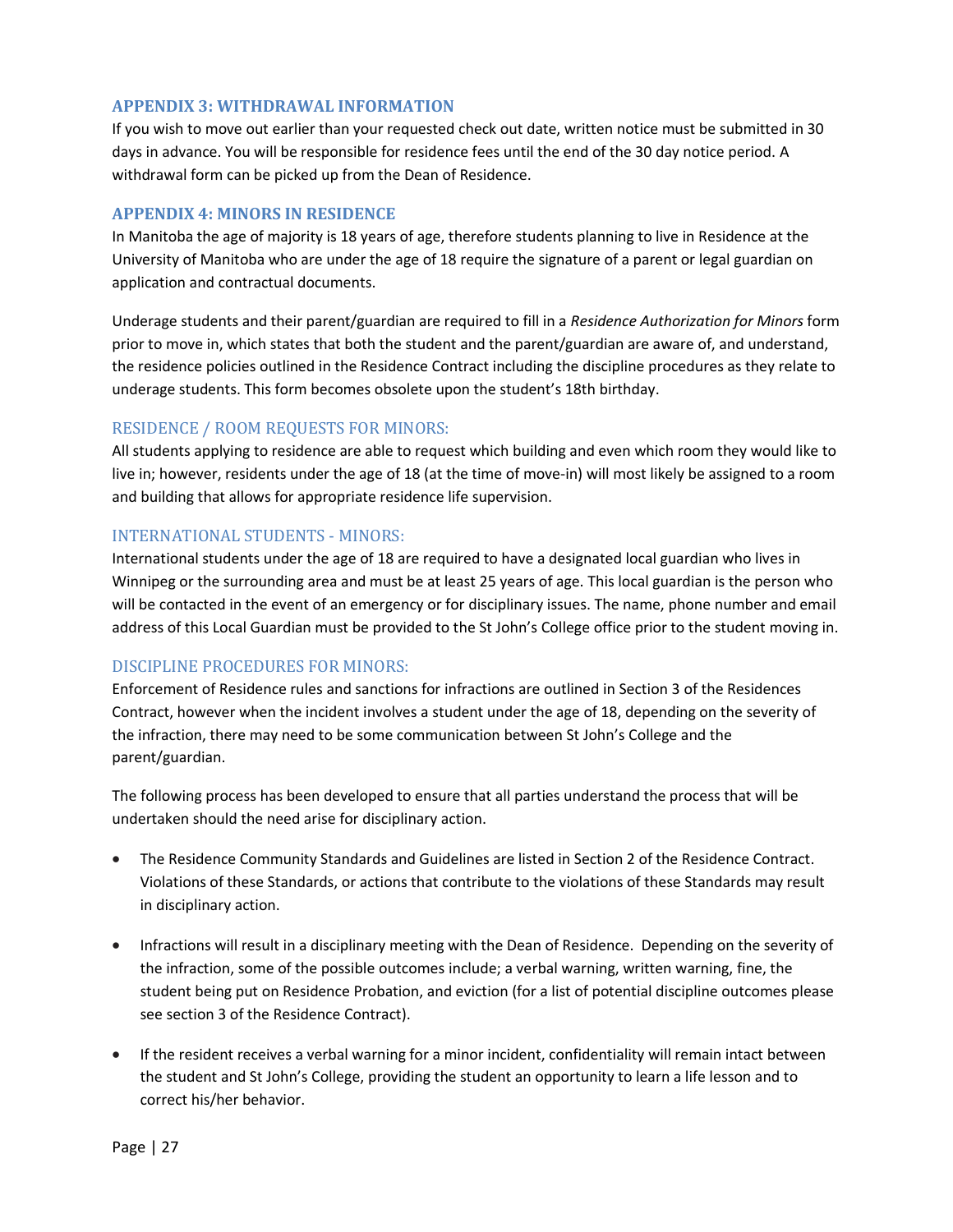- If the infraction is more severe, there are repeated infractions or the behavior poses a health or safety risk to him/herself or their community, the incident(s) may be communicated with the parent/guardian. This communication may include, a phone call, email and or a copy of the Discipline Letter. If the communication is taking place because of multiple incidents – all incidents up to date may be shared with the parent/guardian at the discretion of the Dean of Residence.
- If the offence leads to "Residence Probation", a copy of the notification letter will be shared with the parent/guardian. The Student will be given the opportunity to make a phone call from the St John's General office with the Dean of Residence present, to inform the parent/guardian of the incident and the forthcoming letter.
- Should the infraction(s) lead to an eviction and termination of the Residence Contract, the parent/guardian will be notified as soon as possible after investigation and discussion of eviction with the student has taken place. The student will be given the opportunity to contact his/her parent/guardian immediately following the discussion. This phone call will take place from the St John's College office with the Dean of Residence present. If the student does not wish to contact their parent/guardian, the Dean of Residence will make the phone call.

## <span id="page-28-0"></span>**APPENDIX 5: ALCOHOL AWARENESS AND POLICIES**

#### **ALCOHOL AWARENESS**

Residents who choose to consume alcohol are expected to do so in a safe and responsible manner.

## UNIVERSITY OF MANITOBA ALCOHOL POLICY STATEMENT

Alcohol abuse is a serious health problem and can lead to conduct that may endanger the safety of individuals and result in damage to property, both on and off campus. This, in turn, may result in legal claims involving the University and others.

The purpose of this policy is to explicitly establish the general means by which alcohol abuse on the University of Manitoba campuses can be reduced or perhaps eliminated.

The University shall meet the policy's objective by:

- Offering an alcohol education and awareness program within the scope of programs offered by or through Student Affairs;
- Maintaining University guidelines with respect to the serving and consumption of alcohol on the Campuses; and
- Requiring that events and facilities at which alcohol is served on the Campuses (the "events and facilities") be managed effectively, and in accordance with the University's policy and procedures and MLCC rules and regulations; and this policy applies broadly, and covers all events and facilities on the Campuses.

For the entire *Campus Alcohol Policy and Procedure*, please refer to:

Policy:

Page | 28 • [http://umanitoba.ca/admin/governance/governing\\_documents/community/253.htm](http://umanitoba.ca/admin/governance/governing_documents/community/253.htm)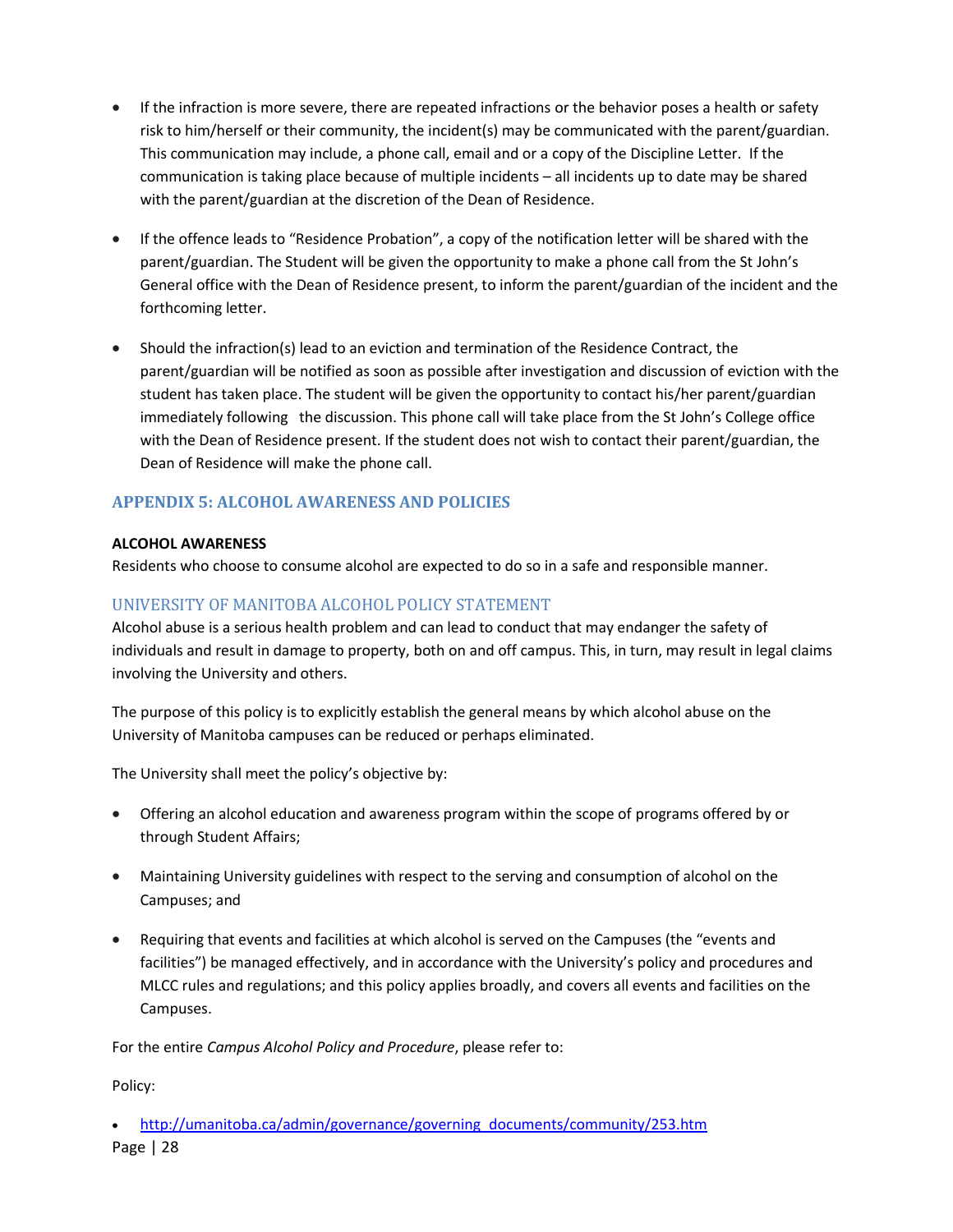#### Procedure:

• [http://umanitoba.ca/admin/governance/governing\\_documents/community/1051.html](http://umanitoba.ca/admin/governance/governing_documents/community/1051.html)

The Manitoba Liquor Control Act:

• <http://web2.gov.mb.ca/laws/statutes/ccsm/l153e.php>

#### <span id="page-29-0"></span>**ADDENDUM: COVID-19 POLICIES AND PROCEDURES**

At St John's College, our priority is to ensure a safe and secure environment for all our students and staff members. Due to the evolving nature of policies and guidelines concerning Covid-19, St John's College reserves the right to adapt its procedures to comply with health and safety guidelines as directed by the University of Manitoba.

St John's College will –

- monitor and adapt its policies and guidelines concerning Covid-19
- continue to practice increased cleaning and sanitizing of the residence building, with major focus on common areas and washrooms
- not enter individual dorm rooms for cleaning, in order to limit personal contact with students
- provide notices to residents regarding residence protocol updates, when deemed necessary

The residents will –

- wear face masks at all communal areas outside their dorm room. This includes hallways, washrooms, common rooms etc.
- practice safety measures as directed by the residence administration
- NOT be required to inform the administration if they test positive; however, it is encouraged
- self-isolate in accordance with the UM's existing isolation protocols. Website: <https://umanitoba.ca/covid-19>

These guidelines are not all encompassing; further safety measures may be imposed to protect the health and safety of St John's Residence students and staff members. Failure to follow residence safety guidelines will result in a minimum fine of \$50.00, to a maximum penalty of eviction (depending on the severity of the violation).